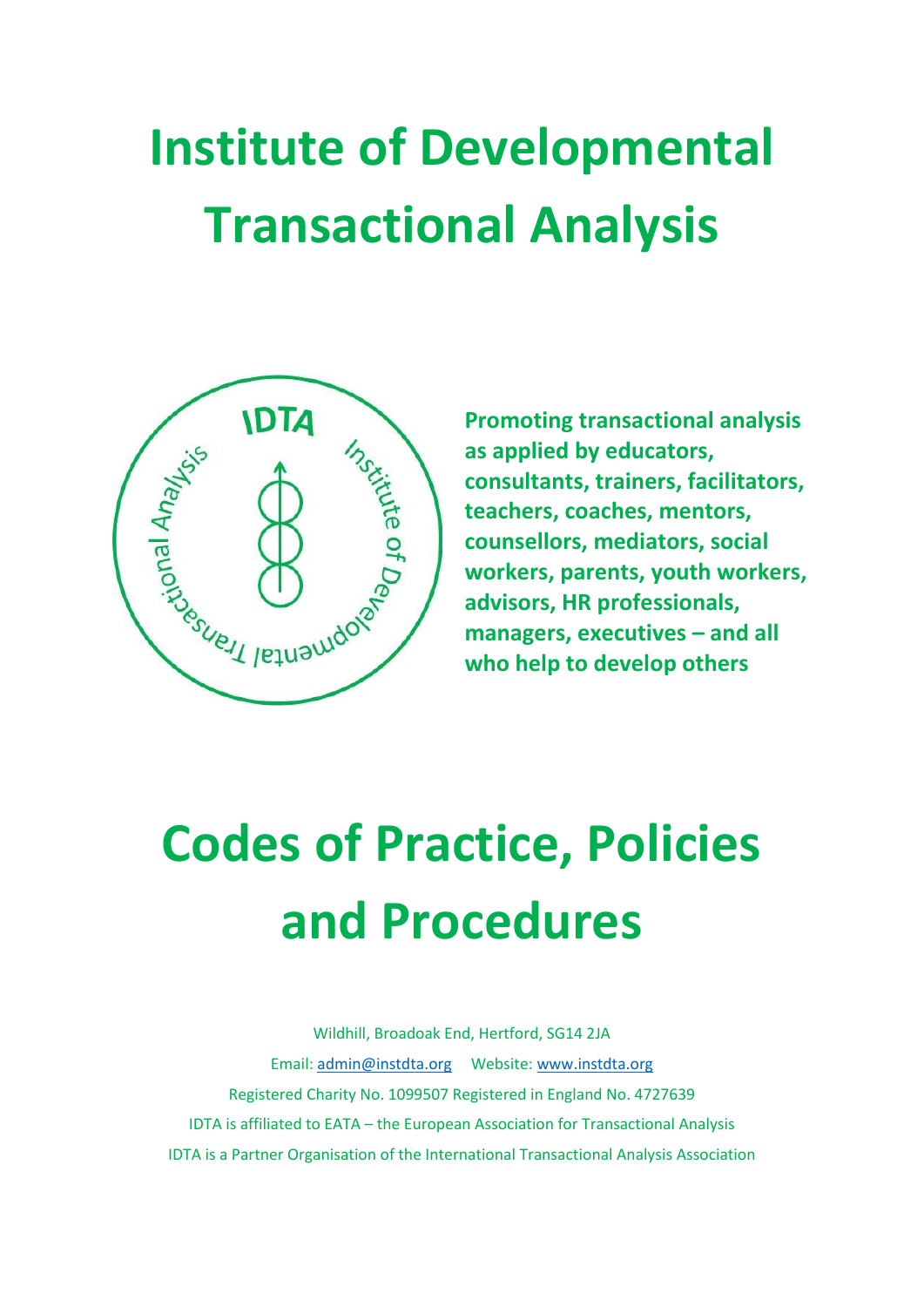# **Institute of Developmental Transactional Analysis Codes of Practice, Policies and Procedures**

# **Contents**

| CODE OF PROFESSIONAL PRACTICE & GUIDELINES FOR PROFESSIONAL PRACTICE  13          |  |
|-----------------------------------------------------------------------------------|--|
|                                                                                   |  |
|                                                                                   |  |
| CONTINUING PROFESSIONAL DEVELOPMENT POLICY FOR CERTIFIED TRANSACTIONAL ANALYSTS22 |  |

**Important Note: It is expected that IDTA Codes, Policies and Procedures apply equally whether contact is face-to-face or online in any way.**

> This document updated to reflect online working and approved by IDTA Council on 12 June 2022.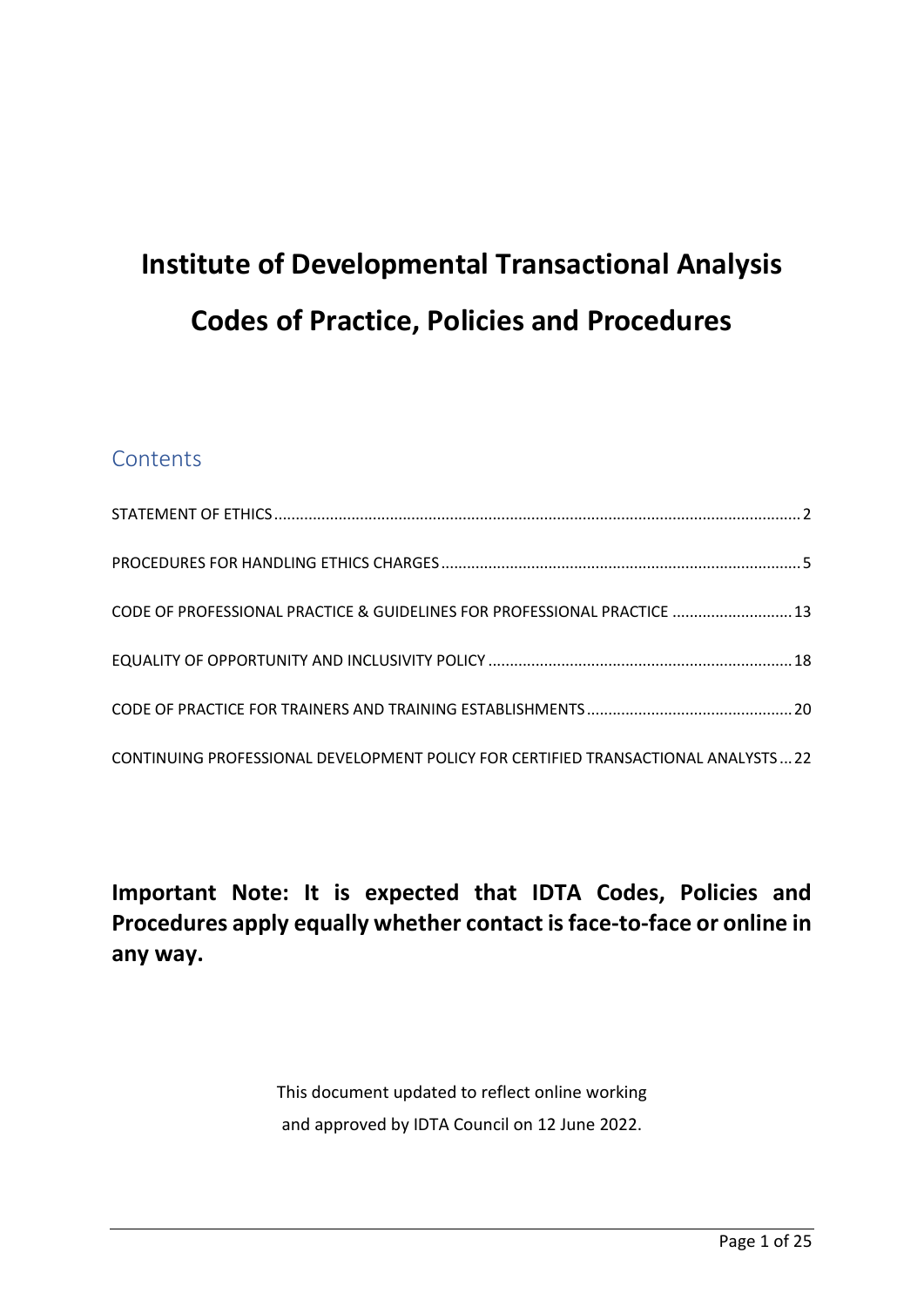# <span id="page-2-0"></span>**STATEMENT OF ETHICS**

Recognising that professional ethics are a series of guidelines as to what is considered right and wrong, the IDTA's Statement of Ethics seeks to promote, in addition, the development of autonomous processing in the field of ethics with particular emphasis on establishing clear contracts.

As members of the IDTA we accept the principles and aims of the IDTA, the International Transactional Analysis Association (ITAA) and the European Association for Transactional Analysis (EATA); furthermore we recognise that through our public listing of practitioners and our attention to developmental transactional analysis standards for practitioners, supervisors and training providers, the IDTA promotes the ethical premises and principles in this document.

We also recognise that members may not always maintain these ethical principles and, therefore, that confrontation of a member is sometimes desirable and/or necessary.

We further recognise that should an individual's behaviour show a lack of integration of, or consistency with these principles, his/her certification, authority to supervise and/or train, training contract and/or membership may be suspended by the IDTA/ITAA/EATA until such time as that integration is assured.

The term client denotes anyone using the services of a member and therefore includes individuals, trainees, supervisees, and organisations.

- 1. An IDTA member acknowledges the dignity of all humanity. Members of the IDTA are expected to conduct themselves in such a way that they promote equal opportunities for all.
- 2. Members of the IDTA shall at all times behave in ways that will maintain the good standing and reputation of transactional analysis and the IDTA.
- 3. Members of the IDTA shall in their public statements, whether written or verbal, speak with respect of other members and of the institute, with the intent of furthering professional standing, bearing in mind their responsibility as representatives of the IDTA and developmental transactional analysis.
- 4. It is the primary protective responsibility of members of the IDTA to provide their best possible services to the client and to act in such a way as to cause no avoidable harm to any client.
- 5. Members of the IDTA are committed to develop, in their work with clients, an awareness of functioning from a position of dignity, autonomy and personal responsibility.
- 6. The ethical practice of developmental transactional analysis involves entering an informed contractual relationship with the client(s), which the client(s) as well as the IDTA member should have the competence and intent to fulfil. Where the contract is three or more sided the member will at all times act to maintain clarity and transparency for all parties involved. When a client(s) is/are unable or unwilling to act responsibly within this contractual relationship, the IDTA member shall resolve this relationship in such a way as to minimise harm to (any of) the client(s). When an IDTA member reaches the limit of their own competence, they will refer the client to alternative sources of help, including counsellors, therapists, business advisers and the like; in such cases, the member will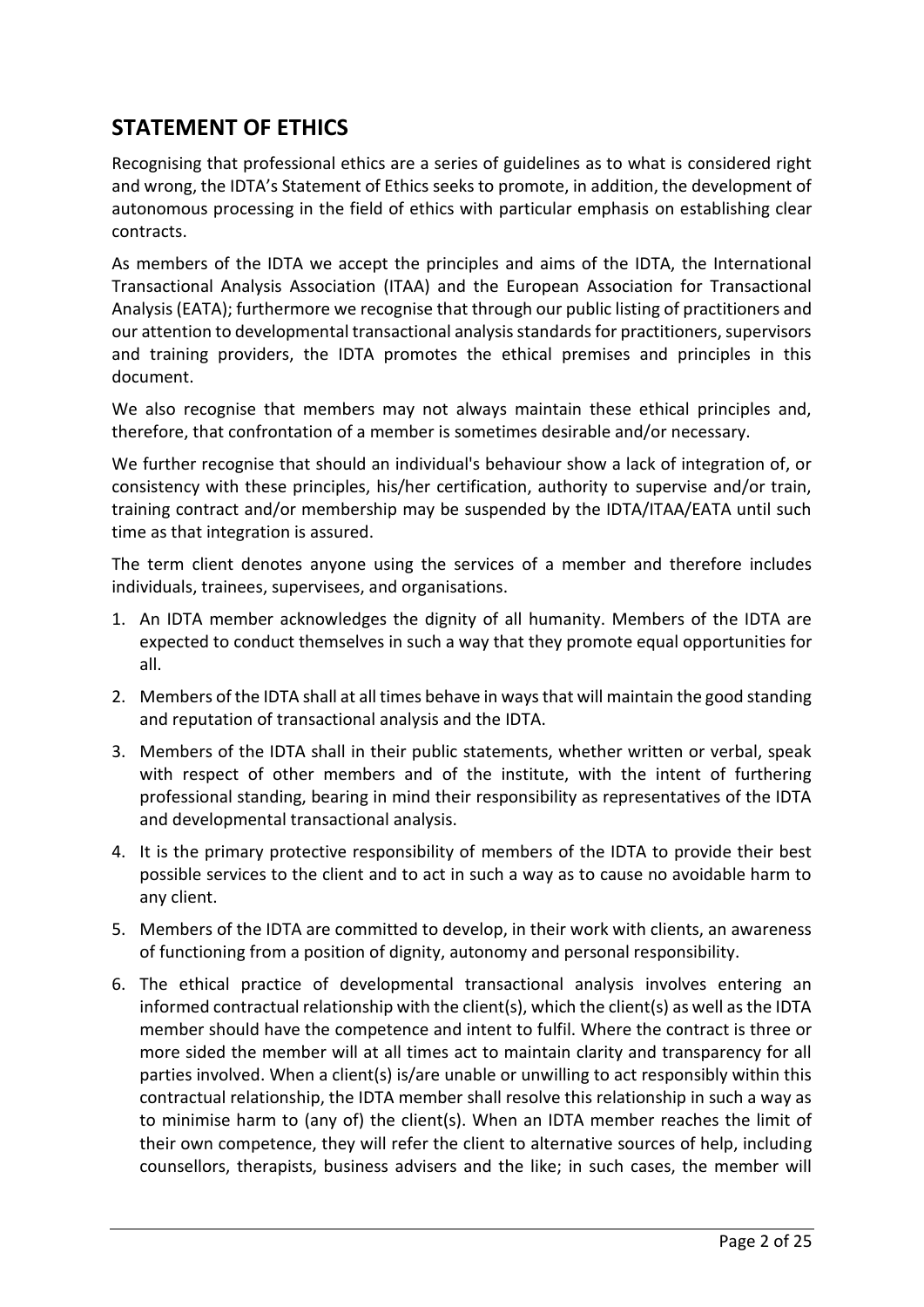encourage the client to make an informed choice and will not recommend any one specific individual.

- 7. A member of the IDTA will not exploit a client in any manner, including, but not limited to, financial and sexual matters.
- 8. Members of the IDTA will not enter into or maintain a professional contract where other activities or relationships between an IDTA member and a client may jeopardise the professional contract.
- 9. The professional relationship between a member of the IDTA and a client is defined by the contract, and that professional relationship ends with the termination of the contract. However certain professional responsibilities continue beyond the termination of the contact. They include but are not limited to the following:
	- 9.1. maintenance of agreed-upon confidentiality
	- 9.2. avoidance of any exploitation of the former relationship
	- 9.3. provision for any needed follow-up.
- 10. Contracts with clients shall be explicit regarding fees, payment schedule, cancellation of sessions by client or practitioner, and duration. The member shall make it clear whether the contract with the client is for teaching, coaching, counselling, training, supervision, consultancy, or some other service. The length of the professional work, the methods utilised and other relevant matters shall be discussed with clients and mutual agreement sought.
- 11. Members of the IDTA will operate and conduct services to clients in compliance with the laws of the country in which they reside and work.
- 12. In establishing a professional relationship, members of the IDTA assume responsibility for providing a suitable structure, including but not limited to such things as specifying the nature and limitations of confidentiality to be observed when there is an organisational involvement, and obtaining informed consent from all parties to the processes to be utilised.
- 13. If members of the IDTA become aware that personal conflicts or medical, financial or other problems might interfere with their ability to carry out a contractual relationship, they must either terminate the contract in a professionally responsible manner, or ensure that the client has the fullest possible information needed to make a decision about remaining in the contractual relationship.
- 14. Members of the IDTA accept responsibility to confront a colleague, whom they have reasonable cause to believe is acting in an unethical manner, and, failing resolution, to report that colleague to the appropriate professional body.
- 15. In the event that a complaint should be made against a member, that member shall cooperate in resolving such a complaint and will comply in all respects with the requirements of the Procedures for Handling Ethics Charges which are current at that time.
- 16. IDTA members who apply developmental transactional analysis in their professions will demonstrate a commitment to keep up-to-date in their fields of application through activities such as further training, conferences and seminars, professional writing and reading, and by being informed of, and promoting the interest of developmental transactional analysis.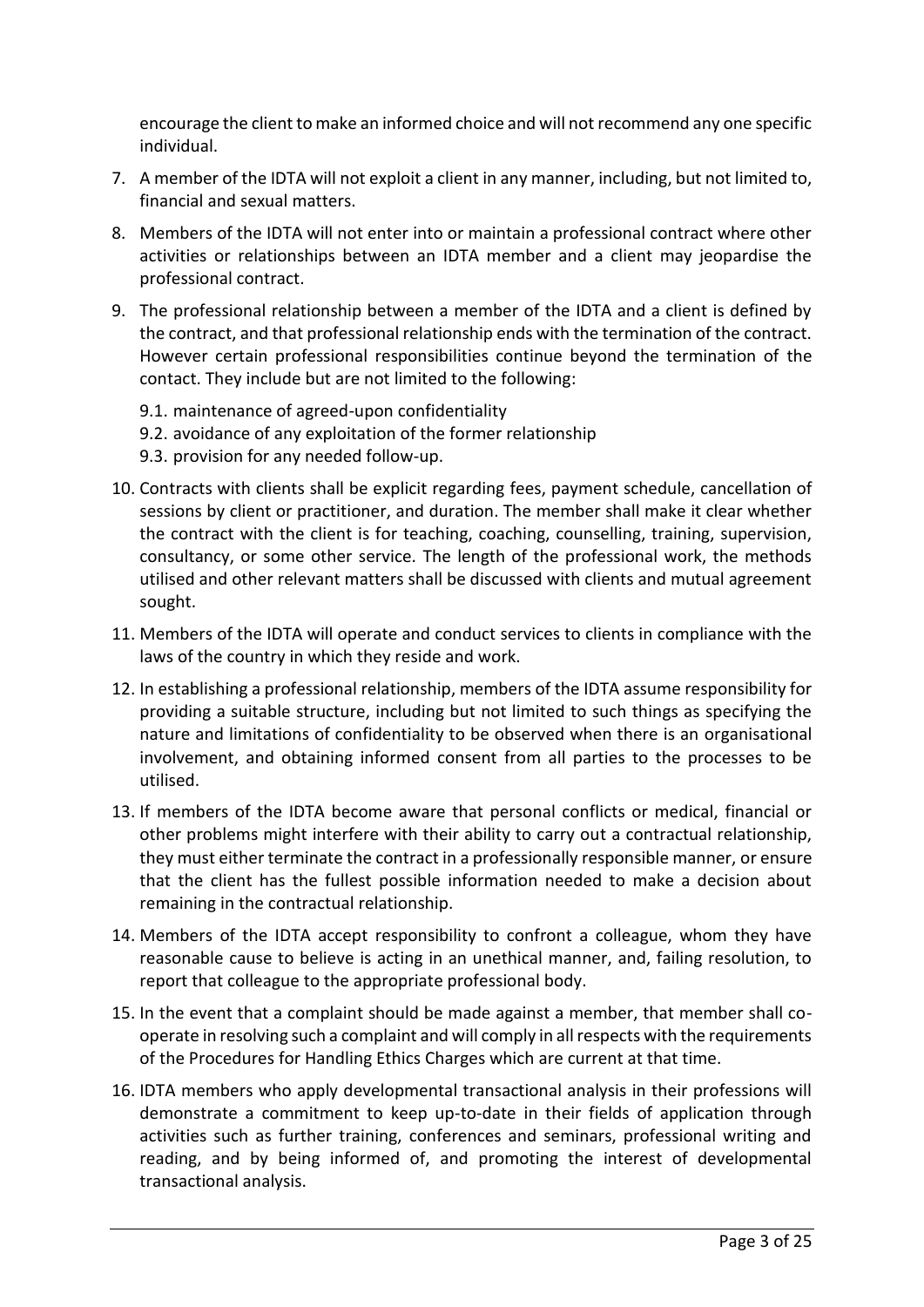- 17. All communication between the member and the client shall be regarded as confidential except as explicitly provided for in the contract or in compliance with relevant law. Except as agreed in the contract or in compliance with the law, information can be disclosed only with the client's' consent, unless the practitioner believes that there is convincing evidence of serious danger to the client or others if such information is withheld.
- 18. Clients must be informed that practitioners undertake regular supervision and may therefore discuss their work with a supervisor and/or supervision group. Supervisors and members of a supervision group shall treat material presented with the same care and confidentiality as provided for in the original contact. Particular care will be taken when presenting case material outside of the usual boundaries of supervision, e.g. for training or teaching purposes. In such cases where case material records are presented - whether printed, verbal, on tape, film, or video, or retrieved from electronic media - the client's consent in writing shall be obtained.
- 19. Members must adhere to the IDTA Code of Professional Practice. Failure to do so, after confrontation, will in itself constitute a breach of this Code of Ethics.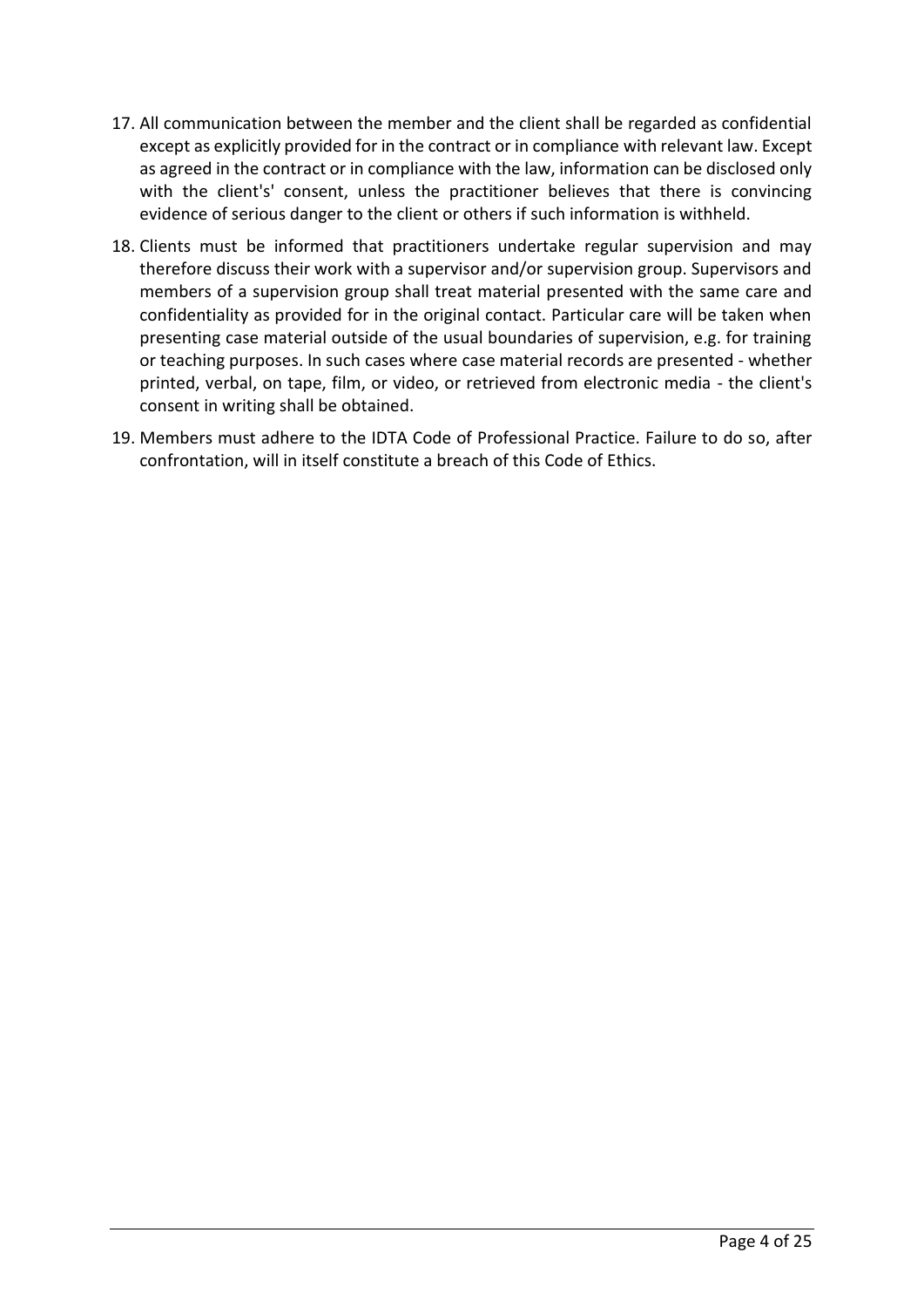# <span id="page-5-0"></span>**PROCEDURES FOR HANDLING ETHICS CHARGES**

### **1. Introduction**

- 1.1. One of the functions of the Ethics Committee is to provide a mechanism whereby IDTA members and members of the public may be protected, while flexibility and creativity in support of personal and professional development is facilitated.
- 1.2. The Ethics Committee enables IDTA members and clients to obtain prior clarification as to whether a proposed course of action would constitute an ethical violation. Where there is a possibility that procedures or behaviours may operate on the borderline of such violations, the Ethics Committee will be available to help the IDTA members and clients to work in an approved way within a framework of checks and balances under the approval, perhaps monitored by a third party.
- 1.3. It is recognised that a request to invoke an ethics charge is indicative of the highest level of professional intent.
- 1.4. The Ethics Committee provides a structure for confrontation which ensures that members of the IDTA represent and conduct themselves professionally in ways consistent with the type of membership and credentials they have within the IDTA.
- 1.5. All Assessors, Investigators, Hearing Board members, Ethics Committee Members, Officers of Council and any others properly involved in dealing with complaints are indemnified and protected from any legal liability whatsoever in respect of any actions performed by them whilst acting in good faith in pursuance of their duties under the code.

#### 2. Ethical Charge Procedure

#### **2.1. Preamble**

- 2.1.1. Confidentiality must be observed at all times from the outset by all parties. Both complainant and complained against should be advised of this. All other parties involved are required to maintain confidentiality as to both the contents and the process of an ethics charge.
- 2.1.2. Any individual having a concern that a member's professional behaviour is not consistent with their IDTA membership is required to confront the member involved directly and invite the desired change in behaviour. Failure to do so is, in itself, a breach of the Ethics Code. It is recommended that the complainant contacts and invites the confidential help of the Chair of Ethics in this process. The Chair of Ethics may appoint a third party to act as facilitator in assisting the complainant and complained against to reach a resolution acceptable to all parties.
- 2.1.3. In the event that such a confrontation or facilitation fails to produce the desired result, or is deemed impractical for any reason, the concerned person may file a formal complaint with the Ethics Committee by making such a complaint in writing and supplying any substantiating evidence. Individuals submitting complaints should be aware that in so doing they are acting to resolve difficulties, that they may be confronted, and that they may seek no reward.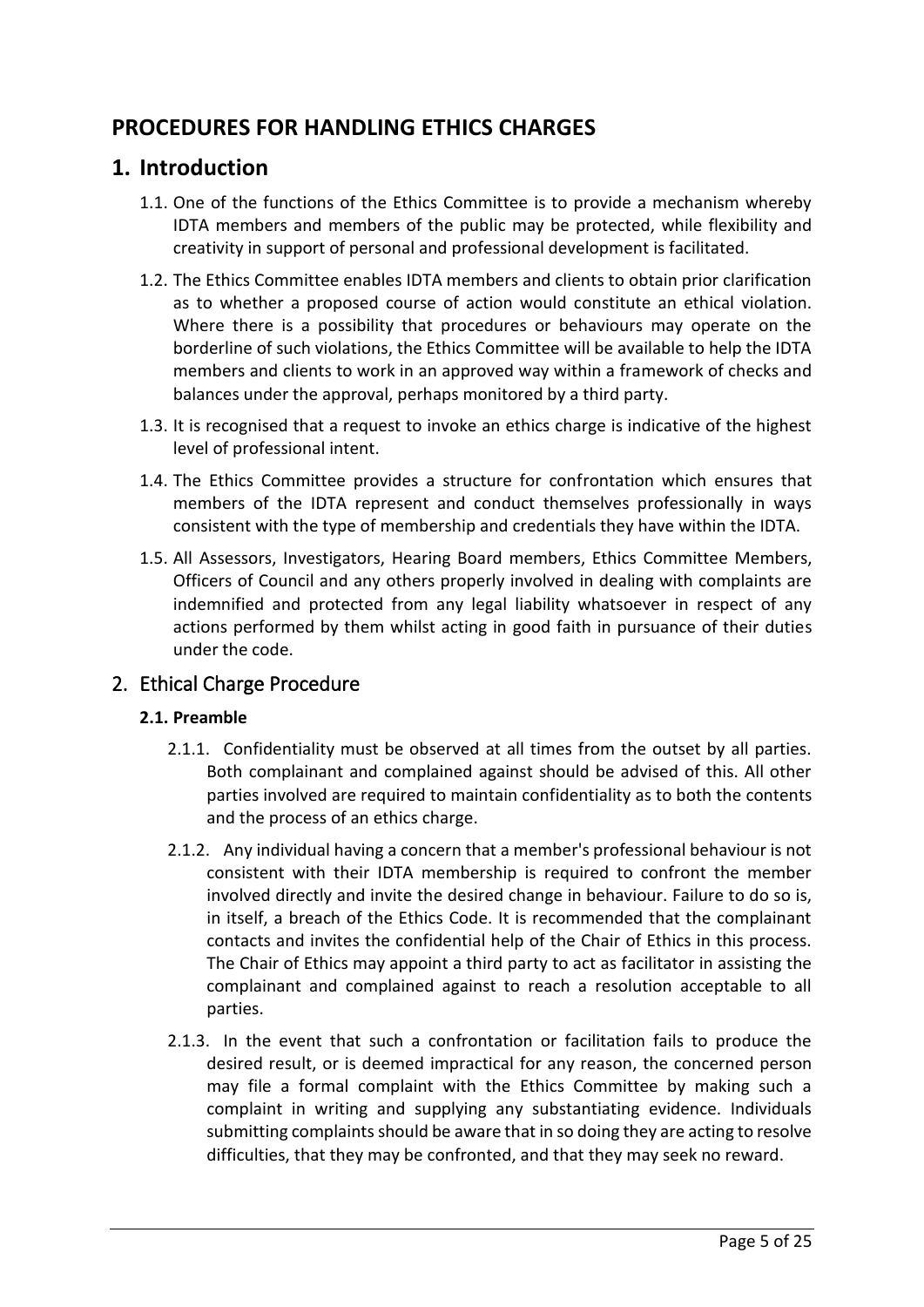#### **2.2. Limitation of Time**

2.2.1.1. Complaints will not be considered where the alleged violation took place more than three years prior to the first written notification of the complaint to the Chair of Ethics.

#### 3. Making A Formal Complaint

#### **3.1. Initiating a Complaint**

- 3.1.1. Any person considering making a complaint may have preliminary discussions concerning the proper formulation of the complaint and the implementation of the complaint with the Chair of the Ethics Committee.
- 3.1.2. Any complaint should be made in writing, detailing the nature of the alleged violation and indicating the sections of the Code of Ethics that are believed to have been breached. The complaint should be accompanied by any substantiating evidence. The complaint should be sent, marked for the Chair of Ethics, to the Administrator of the IDTA. When a complaint is received by the IDTA, it will be forwarded to the Chair of the Ethics Committee.

#### **3.2. Assessing the Allegation**

- 3.2.1. The Chair of Ethics will appoint a member of the Ethics Committee as Assessor to consider the written complaint and to give an opinion as to whether or not the allegation is appropriate to the Ethics Committee. The Assessor appointed may request that a second member of the Committee be appointed to assist in this opinion. A second Assessor may also be appointed at the discretion of the Chair of Ethics. The Assessor(s) shall consider only the written complaint and any accompanying evidence. On the basis of this, they will give an opinion in writing, within 14 days, to the Ethics Committee, through the Chair of Ethics, who, in turn, will recommend that either:
	- 3.2.1.1. There is reason to believe that there may be a breach of the Ethics Code and the complaint should be investigated; or
	- 3.2.1.2. There is no evidence of a breach of the Ethics Code and the charge should not be investigated
- 3.2.2. The Assessor(s) will give their reasons for their recommendation and, if in their opinion the clause(s) breached differ from those alleged by the complainant, they will indicate this together with their reasoning.
- 3.2.3. In the event that the Assessor(s) opinion is that there is no breach of the Code of Ethics, the Chair of Ethics will inform the complainant within 7 days of receiving the Assessor(s) opinion. The Chair of Ethics will inform the complainant of the reasons for this decision and return any documentation. When relevant, the Chair of Ethics will also inform the complainant that the complaint has been passed to the Professional Practices Committee for their consideration.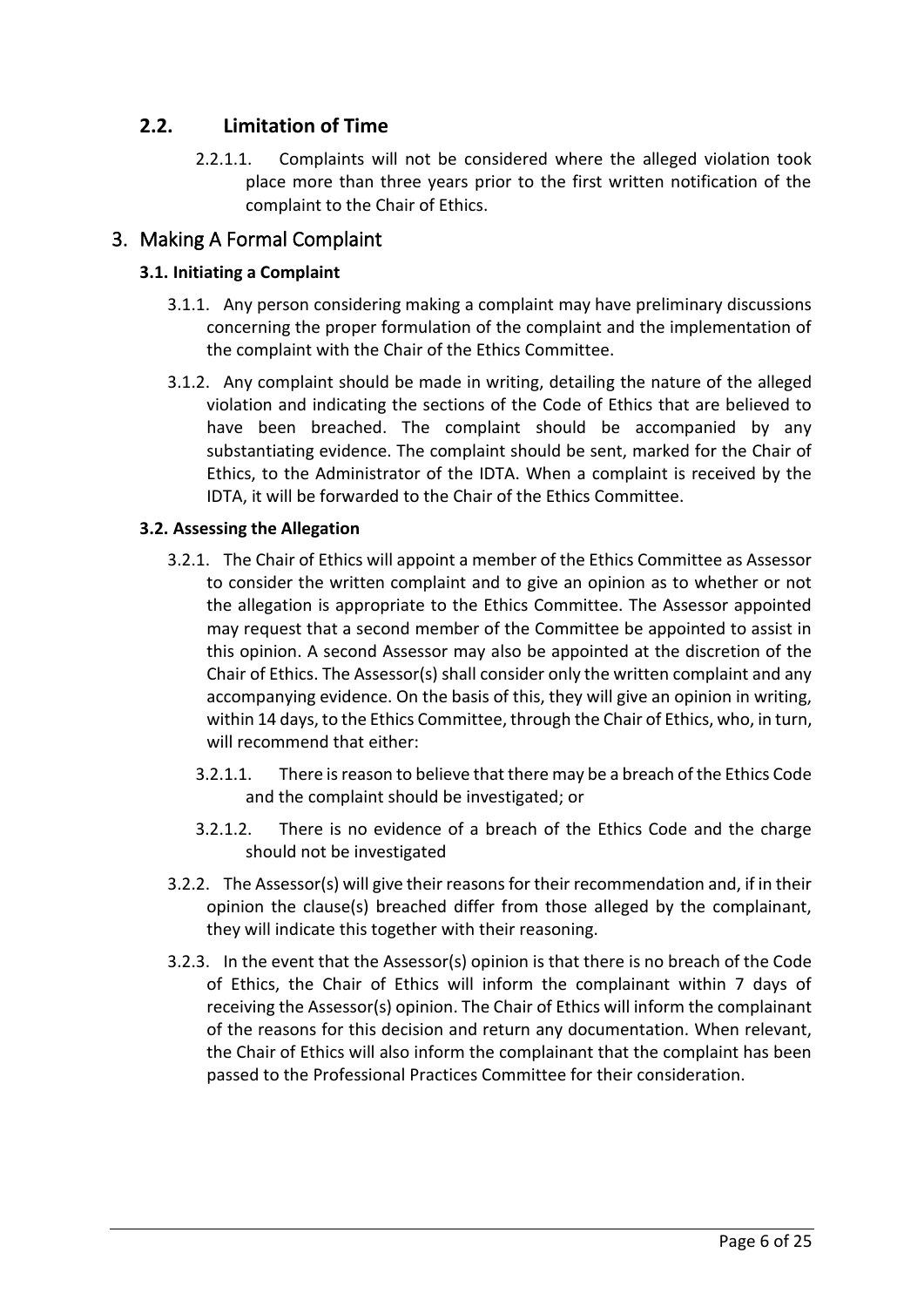#### **3.3. Investigating the Allegation**

- 3.3.1. Should the Assessor(s) deem the charge appropriate for an investigation, the Chair of Ethics will be responsible for actioning the following within 7 days of receiving the Assessor(s) report:
	- 3.3.1.1. Informing the member complained against that a case has been made in which a breach of the Code of Ethics may have occurred
	- 3.3.1.2. Sending a copy of the complainant's submissions to the IDTA Member complained against
	- 3.3.1.3. Requiring the member complained against to make a written response to the allegations within twenty-eight days of receiving notification of the alleged breach
	- 3.3.1.4. Informing the member that failure to make such a response, without sufficient reason, is in itself a breach of the Code of Ethics and may be assumed by the IDTA to indicate that allegations are valid. In this case a Hearing Board may be convened without further reference to the member.
- 3.3.2. The Chair of Ethics will appoint an Investigator from among the members of the Ethics Committee (but not the Assessor(s)
- 3.3.3. The Investigator shall be responsible for:
	- 3.3.3.1. Giving notice to both complainant and the member complained against that the alleged breach of the Ethics Code is subject to an investigation which might lead to an ethics hearing and that the Hearing Board at such a hearing has the power to recommend sanctions, suspension of membership or expulsion from the IDTA
	- 3.3.3.2. Investigating the complaint and the member's response, calling on all such additional information as may be required either from the parties to the complaint or from witnesses or from other parties. At the completion of the investigation the Investigator shall either:
		- 3.3.3.2.1. Recommend that there is no case to answer and that the allegation should not be proceeded with; or
		- 3.3.3.2.2. Facilitate an outcome acceptable to both parties. Where such an agreement is reached, the agreement, together with any action or procedure agreed by the member complained against shall be ratified by the Ethics Committee. Should the Committee not ratify the agreement, they may refer the complaint back to the Investigator or order a hearing; or
		- 3.3.3.2.3. Recommend that the Chair of Ethics appoint a Hearing Board to determine the complaint.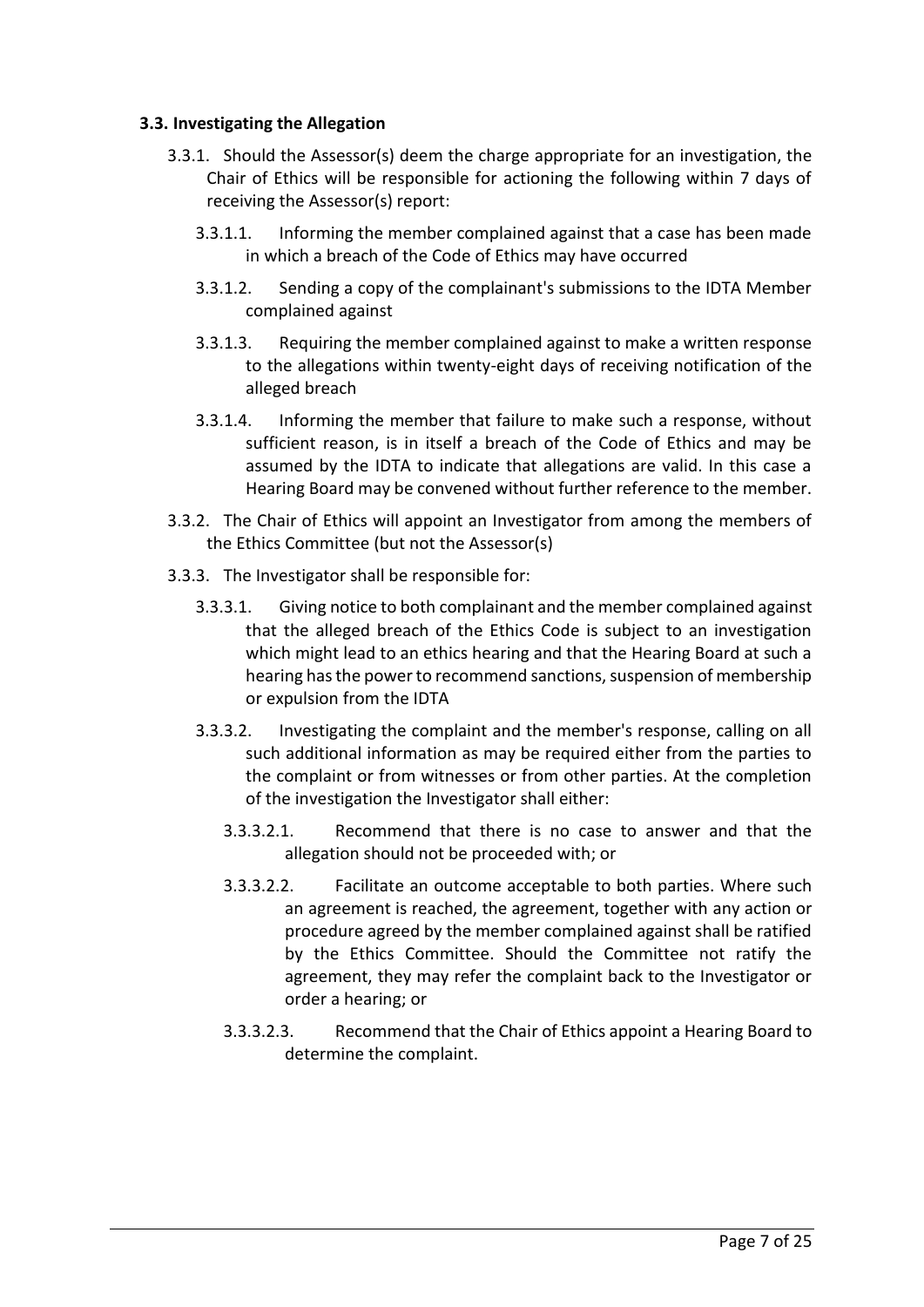- 3.3.4. The Investigator, in gathering information, shall always be open to facilitating a resolution of the issues through suggesting any appropriate line of action that is agreed upon by all parties. When such a recommendation is ratified by the Ethics Committee, the Committee is responsible for official recording and enactment.
- 3.3.5. Once an IDTA member is aware that, as the result of the allegation, their current or potential course of action may not conform to the IDTA Code of Ethics or the IDTA Professional Practice Guidelines, she or he shall cease immediately from those actions until the IDTA Complaints Procedure has been followed and a resolution obtained. Failure to observe this course of action may be taken as evidence of a conscious desire to breach, or to continue to breach the relevant Section(s) of the Code(s).
- 3.3.6. No member of the Institute against whom a complaint has been received will be allowed to resign their membership of the Institute, or allow it to lapse, until after such time as the complaints procedure has been determined.

#### 4. Adjudication Procedure

- 4.1. The adjudication procedure by a Hearing Board exists to examine complaints in a formal manner and to determine the validity of such complaints and, if found valid, to recommend sanctions as appropriate. Where there is more than one complaint against a member they shall be determined at the same hearing. Should there be more than one complaint against a member from different complainants they may be heard separately or together at the discretion of the Ethics Committee.
- 4.2. If, in the judgement of the Investigator, a hearing is warranted it shall, on the instructions of the Ethics Committee, be conducted by a Hearing Board.
- 4.3. The Ethics Committee will appoint a Hearing Board of three people other than the original Assessor(s) and Investigator. The Board may comprise members outside of the IDTA but must include at least one certified member from the IDTA with at least two years' professional experience post certification, who will act as chair to the Hearing Board. Members appointed to the Hearing Board have a duty to declare any interest that may threaten their impartiality.
- 4.4. At this stage of the procedure, the names of the members of the Board shall be notified to both parties. Both parties have the right to ask one member of the Board to stand down. In the event that any member of the Hearing Board is excluded, an alternative member shall be appointed by the Ethics Committee to the Hearing Board. The final Board shall always include one member of the IDTA who shall act as Chair.
- 4.5. A formal Hearing Board will be scheduled:
	- 4.5.1. To take place within sixty (60) days of the appointment of the Hearing Board Members. The date of the Hearing will, whenever possible, be agreed by all parties by telephone before being confirmed in writing. In the event that the parties to the complaint are unable to agree a date, then the Hearing Board shall have the final decision in setting the date and place of a hearing. In exceptional circumstances and at the Board's absolute discretion, the date may be set outside the sixty day limit but, in any event, will be held within ninety (90) days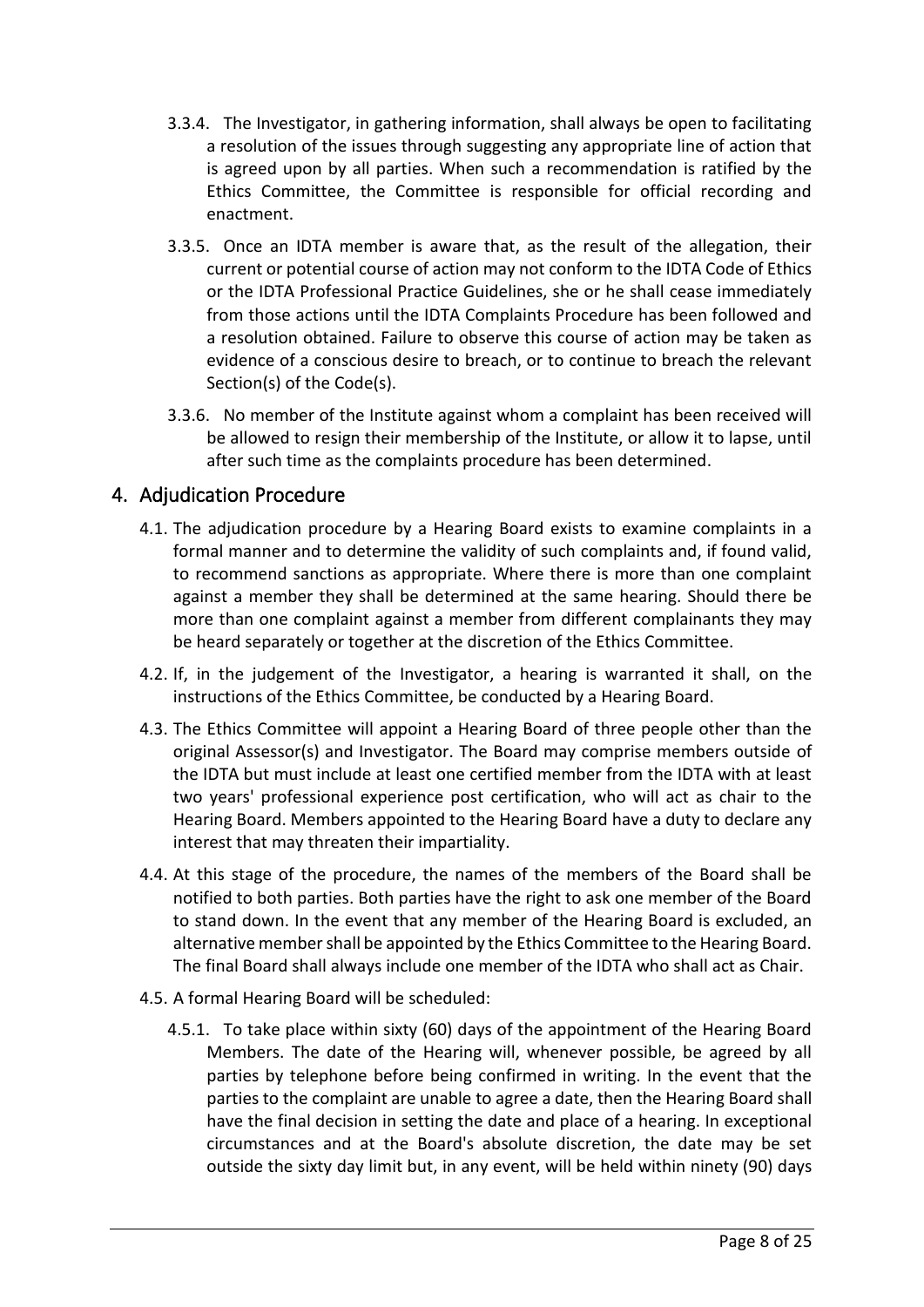of the Board's appointment. The decision of the Board on the date and place of the hearing is binding on all parties

- 4.5.2. Both parties will attend the hearing, usually at the same time. In certain circumstances it may be considered desirable that the complainant and the person complained against have no direct communication. This is at the discretion of the Chair of the Hearing Board.
- 4.5.3. Each Party has the possibility to apply to the IDTA to explore whether one of its members may be found to act as a 'designated friend'. The sole purpose of a 'designated friend' is to be available for help and support, as and when required, whilst the complaint is in progress. A 'designated friend':
	- 4.5.3.1. is independent and neutral
	- 4.5.3.2. has no influence over the handling of the complaint and
	- 4.5.3.3. voluntarily undertakes to abstain from voting in any issues relating to the complaint
- 4.5.4. Each party has the right to legal representation should they so choose and in so doing will be responsible for the costs.
- 4.6. All written evidence and submissions must be submitted to the Chair of Ethics not less than fifteen days before the hearing date. Such papers are circulated to the Hearing Board members, the complainant and the person complained against not less than ten days before the hearing date.
- 4.7. The only new evidence to be admitted on the day of the Hearing is at the discretion of the Board and will be in the form of short oral or short written submissions.
- 4.8. The Hearing Board may invite witnesses to attend the Hearing to answer questions about their written submissions.
- 4.9. Hearing protocols require that both parties or their supporters be present while:
	- 4.9.1. A summary of the complainant's case is given by the complainant
	- 4.9.2. A summary of the case of the person complained against is presented by the person complained against 4.9.3 The complainant or their supporter puts questions, through the Chair, to the person complained against and/or their witnesses
	- 4.9.3. The person complained against or their supporter puts questions, through the Chair, to the complainant and/or their witnesses
	- 4.9.4. Hearing Board members then seek clarification through questions to the complainant, the person complained against, and any witnesses present
	- 4.9.5. When the Chair is satisfied that the Hearing Board has gained all the clarification required or possible, all parties but the Board are asked to withdraw.
- 4.10. The Hearing Board then determines whether or not a breach of the designated Code(s) has occurred or whether it is probable that a breach has occurred. A majority vote is required for dismissal of the complaint, for admonition, or for censure. Within fourteen (14) days of the Hearing, the Hearing Board, through the Chair of Ethics, advises the complainant and the person complained against of its conclusion in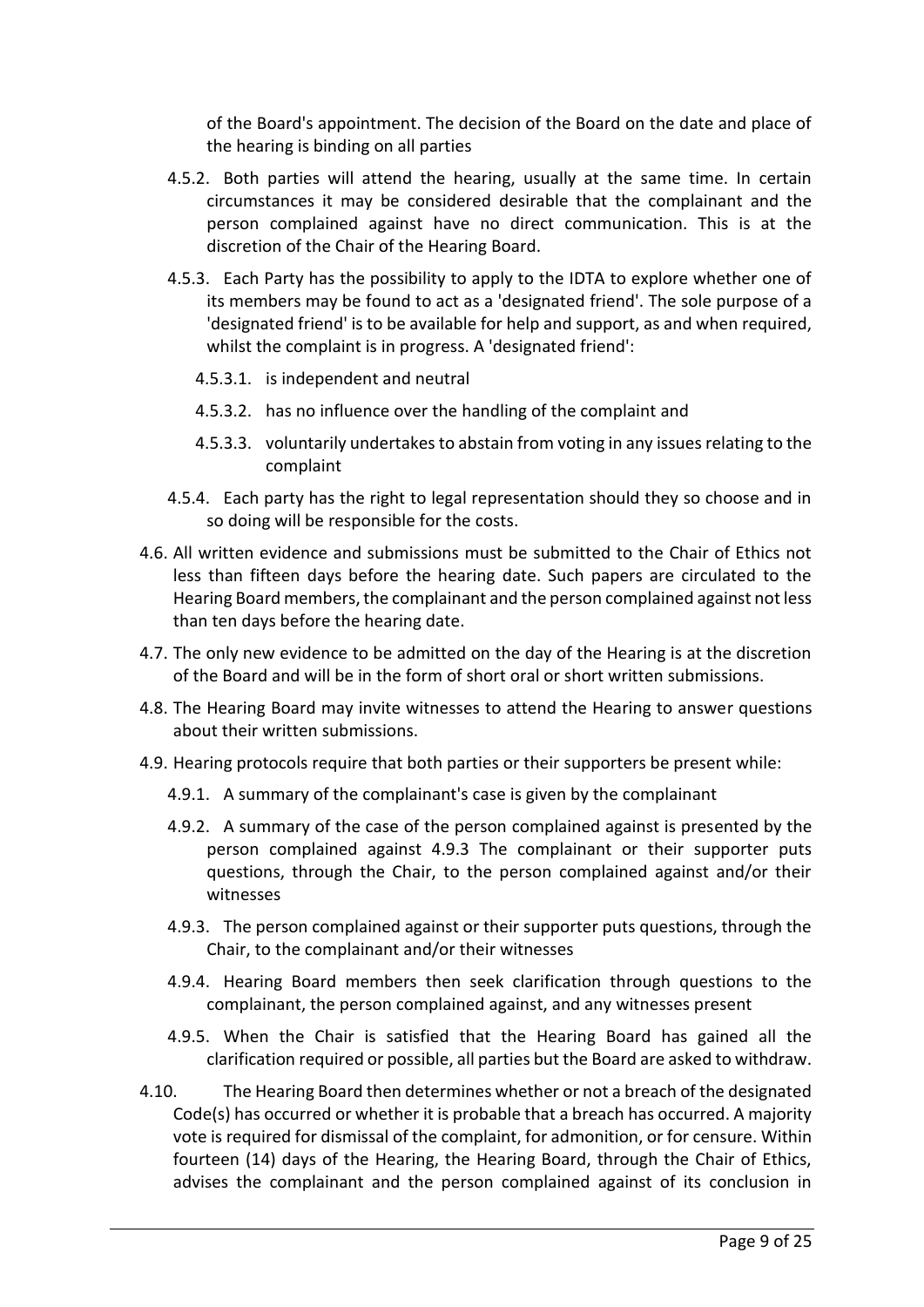writing together with its recommendations as to sanctions that might be applied. Such notification will include notice of the right to appeal and the time limit for either party to notify their intent to appeal.

- 4.11. The application of sanctions will take into account the best outcome for the member complained against. Sanctions may include but are not limited to the following:
	- 4.11.1. A warning or requirement to change or to effect improvement in a specific way, or to take suitable actions such as further training or additional and/or specific supervision, any of these to be completed within a specified time frame
	- 4.11.2. Monitoring for a specific or for an indefinite period by a supervisor approved by the Ethics Committee and paid for by the member, in relation to the specific practice of the member. The Ethics Committee may require that the supervisor provide a periodic or final report
	- 4.11.3. Suspension of accreditation, authority to supervise or train, recognised status or membership for a set period or until certain conditions are met, as recommended by the Ethics Committee and confirmed by the Council of the IDTA
	- 4.11.4. Termination of accreditation, authority to supervise or train, recognised status or membership.
- 4.12. In the event that the member is unwilling to join in and assist in the process of reaching a resolution of a complaint or to accept or co-operate in meeting the conditions of a sanction as defined in 4.11.1 - 4.11.4, then the Hearing Board may recommend termination of recognised status or membership in place of any alternative outcome.
- 4.13. The Ethics Committee automatically review, for implementation, the recommendations of the Hearing Board. If the recommendation is for suspension or termination they will so inform the Officers of the IDTA within ten (10) days after the review of the finding of the Hearing Board.
	- 4.13.1.1. Suspension or termination will be enacted by the Council of the IDTA on the request of the officers.

#### **5. Appeals Procedure**

- 5.1. The complainant or person complained against may appeal against the 'recommendation of the Hearing Board. Any appeal shall be limited to a review of the procedures, evidence and findings; new evidence will not be accepted in the consideration of an appeal. To initiate an appeal, the intent should be notified in writing to the Chair of Ethics within thirty days (30) of receiving the findings of the hearing.
- 5.2. The appellant shall be directed by the Chair of Ethics to an External Moderator of the IDTA who will review the case. The Chair of Ethics will forward to the Moderator all papers relating to the complaint, the Investigation and the Hearing, within fourteen (14) days of being notified that the appellant has formally appealed.
- 5.3. The results of such appeal will be communicated by the Moderator of the IDTA to the Chair of Ethics, the complainant and to the defendant giving reasons for the decision.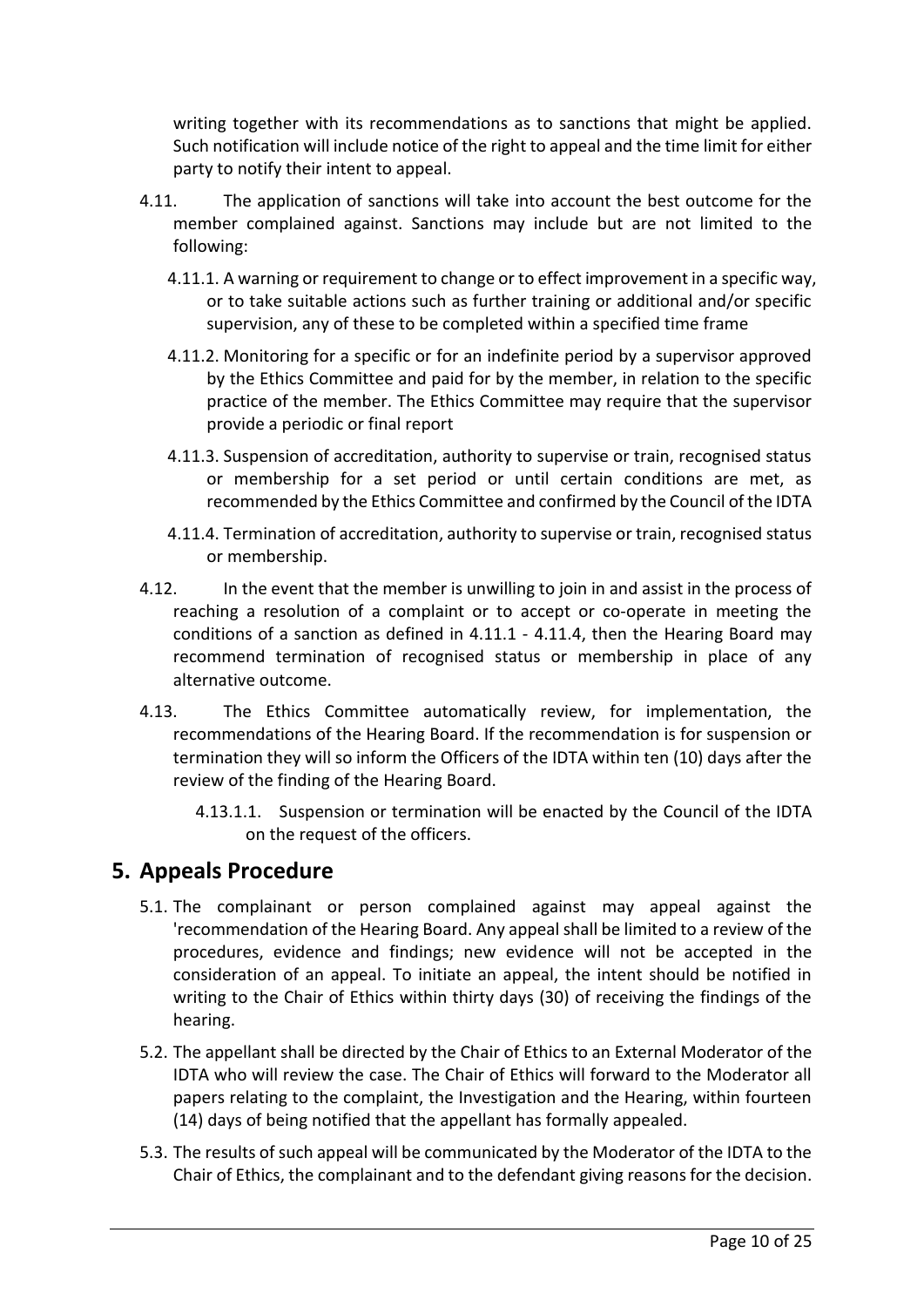The Chair of Ethics and the Ethics Committee will be responsible for implementing any actions or procedure resulting from the disposition of the appeal by the Moderator.

### **6. Protocols Governing Complaints Procedure**

- 6.1. The disposition of any charge investigated by the Ethics Committee or a Hearing Board and all records of the investigation will be archived for seven years from the date of the formal complaint. The papers will be placed in a coded sealed file and placed in a safety deposit box at a bank and only the Chair of Ethics or another person appointed by Council will be authorised to remove these records. The Chair of Ethics will maintain, separately from this record and in a secure place, a record of the file codes, listed against members' names. The Chair of Council will be informed of how this list may be accessed in the event of the non-availability of the Chair of Ethics through illness or other impediment. A file will only be retrieved and accessed by the Chair of Ethics in the event of a further complaint against the member.
- 6.2. Failure of the complainant to attend Investigatory Meetings and/or the Hearing Board or to respond to requests for information, without good reason or due notice, means the complaint shall be regarded as withdrawn and the person complained against is automatically exonerated with regard to that complaint. The complainant's right to appeal is also lost.
- 6.3. Failure of the member complained against to attend Investigatory Meetings and/or the Hearing Board or to respond to requests for information, without good reason or due notice, may result in the Hearing Board recommending the termination of membership of that IDTA Member. The member complained against will also lose their right to appeal.
- 6.4. Findings of complaints procedures shall be notified to the complainant, the person complained against, and to other parties directly involved. In addition, in the event that a person complained against has their membership suspended or terminated, such findings shall be reported to the full membership of the IDTA by way of a public notice in the association newsletter or by other mailing.
- 6.5. All persons taking part in the IDTA Complaints Procedure shall act in a manner that does not breach confidentiality, nor will they attempt to influence the outcome of the investigation. In the event that confidentiality is breached or a party to the complaint attempts to influence the process or outcome, the Ethics Committee will have the power to terminate the proceedings, or to order an immediate hearing or to dispose of the complaint in any other way which is deemed appropriate. Members who breach confidentiality or attempt to influence the outcome may face an ethics charge in respect of their behaviour.
- 6.6. The resignation of a person complained against will not be accepted until the IDTA Complaints Procedure has been completed.
- 6.7. IDTA will not be responsible for travel or any other expenses incurred either by the complainant or the person complained against in connection with any stage of the complaint.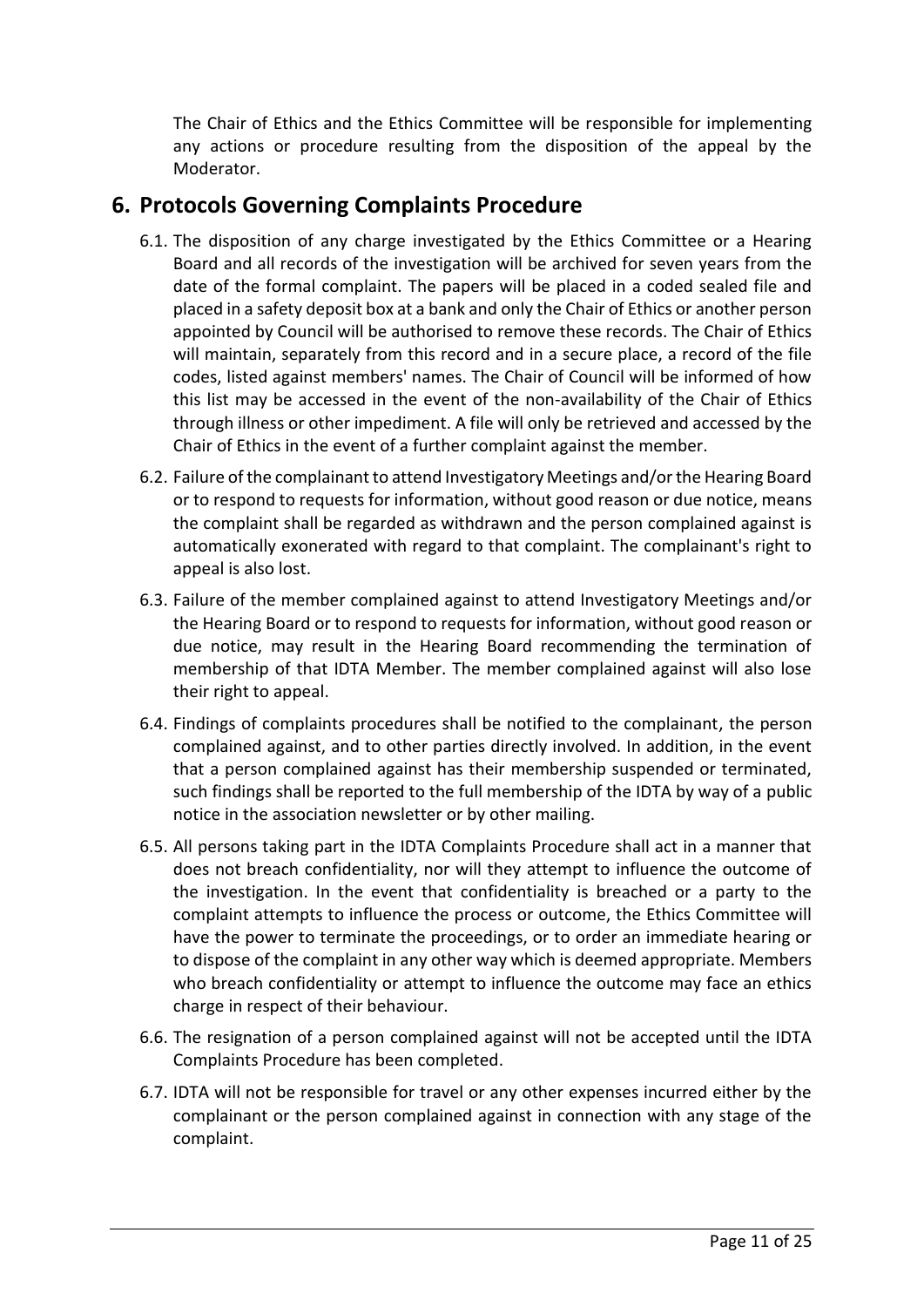- 6.8. In the event that a potential complainant only attains an ability to complain after the three year statute of limitation has lapsed, s/he may still seek privately some form of resolution to his or her concern. For reasons relating to the availability and quality of evidence this resolution will not include invoking the formal Complaints Procedure.
- 6.9. A complainant can withdraw their complaint at any time. A withdrawn complaint cannot be resubmitted at a later date. All documentation relating to said complaint will be destroyed.
- 6.10. Complaints made anonymously will not be considered and all material relating to them will be destroyed.
- 6.11. All IDTA communications regarding complaints will be made through the Ethics Committee, addressed to the Chair of Ethics. Communications not so channelled will not be recognised by the IDTA.
- 6.12. All correspondence regarding the setting of schedules or which contains points of fact germane to the complaint must be sent by Recorded Delivery. Correspondence which is claimed to be lost will be assumed not to have been sent unless evidence of dispatch can be produced. "Lost" correspondence is not grounds for changing the timetable of the procedure or affecting its progress in any way.
- 6.13. The complainant and the person complained against must act and appear in person. Powers of attorney will not be accepted except under extraordinary circumstances that must have the prior approval of the Ethics Committee.

### **7. Publicity**

- 7.1. Subject to the overriding need to protect the complainant's confidentiality, which is paramount and must be maintained at all costs, the Institute reserves the right to publish any details which it considers appropriate of the outcome of the proceedings where the complaint has been found to have substance, including:
- 7.2. the name of the respondent
- 7.3. the details of the offences upon which the convictions have been based
- 7.4. the sanctions imposed and
- 7.5. carefully edited versions of the advisory rulings or statements issued as a result of the proceedings
- 7.6. The right to confidentiality of a respondent against whom the complaint has not been substantiated will be protected so far as is possible. However, in exceptional circumstances, the Institute reserves the right to confirm the fact that complaint proceedings are or have been in progress. In such circumstances the name of the respondent and the section(s) or the Code of Ethics alleged to have been breached may be quoted, but no further details may be given and any acquittal must be stated.
- 7.7. The Institute reserves the right to advise other TA Associations of which the respondent is, or is believed to be, a member of any action taken against the respondent as a result of a complaint being brought against them.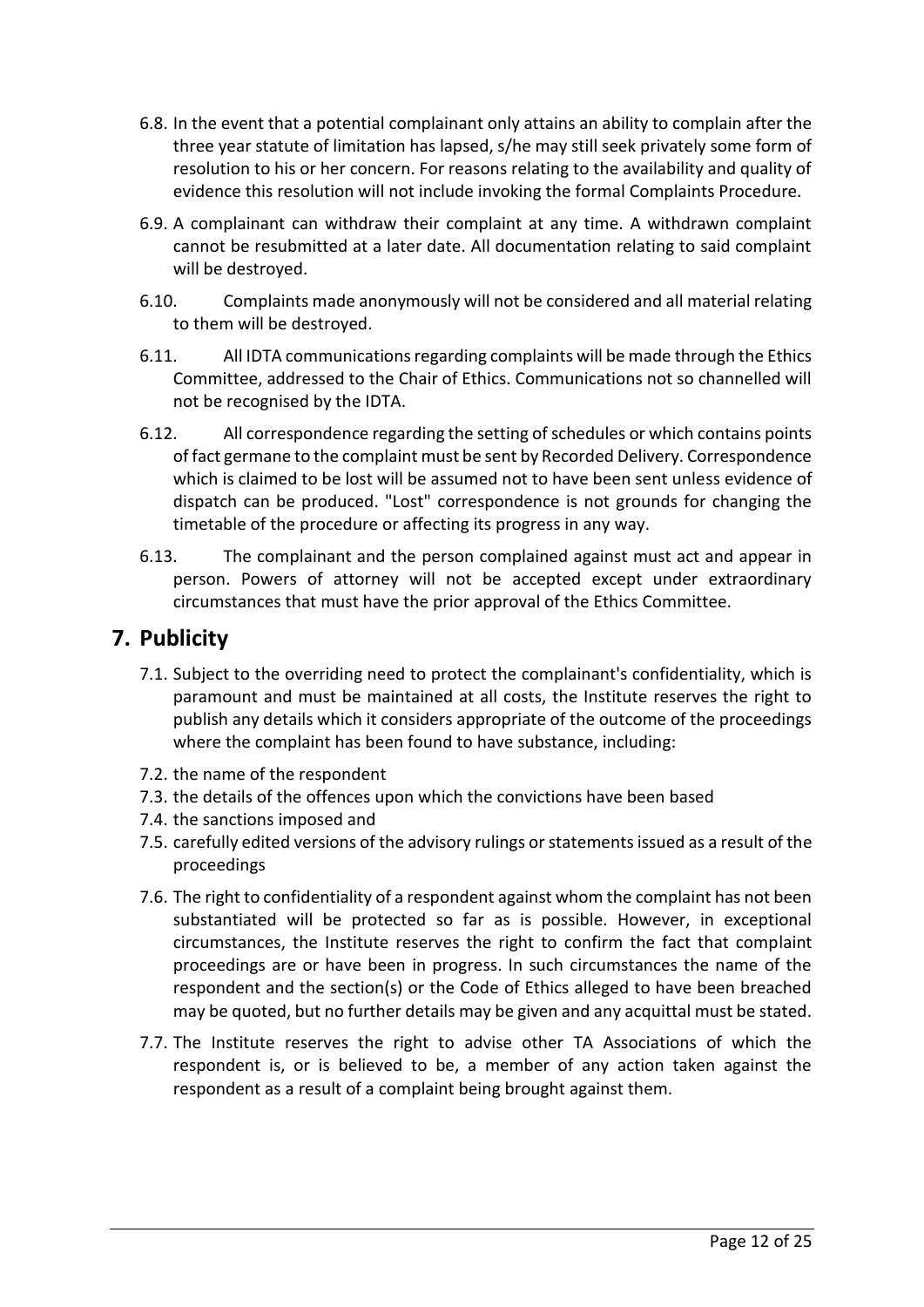# <span id="page-13-0"></span>**CODE OF PROFESSIONAL PRACTICE & GUIDELINES FOR PROFESSIONAL PRACTICE**

*Note:* The term "member" applies to trainers, supervisors and all practitioners (The following abbreviations are used: IDTA – Institute of Developmental Transactional Analysis, EATA - European Association for Transactional Analysis, ITAA - International Transactional Analysis Association. The word 'Committee' in the text refers to the 'Professional Practice Committee' unless otherwise stated.

#### **1. Statement Of Purpose**

- 1.1. The Committee shall inform the membership regarding IDTA, EATA and the ITAA codes and guidelines for professional practice, receive complaints from all members, act to support resolution between members, and report its actions to the IDTA Council.
- 1.2. The distinction between the Professional Practice Committee and the Ethics Committee involves both content and process. When there is a suspected violation of one of the sections of the IDTA Statement of Ethics, then the issue is clearly an ethical one, and should go directly to the Chair of Ethics for action.
- 1.3. When, however, there is a complaint or question concerning a more general aspect of professional practice then the issue will come before the Committee. Examples of concern over professional practice include such matters as false or misleading advertising, misuse of the logo, perceived mistreatment on the part of another member, or a suspected breach of the Code of Professional Practice. Such complaints are assumed to be the result of oversight or lack of information on the part of the offending party. The individual(s) concerned is (are) contacted and asked to take action to correct the situation. If the person(s) refuses, then it becomes clear that the offending action(s) was intentional and it becomes grounds for lodging an ethical charge against the individual. The matter is then referred to the Ethics Committee for action.
- 1.4. When there is not a clear violation, but rather a dispute between members, the matter may be referred to the Committee for information and advice. If it is considered appropriate, the Committee may also provide some level of mediation. It is the recommendation of the Committee that all trainers and Training Organisations provide a system whereby any disputes between trainer and trainee can be referred to an individual/individuals outside of the system for mediation services.
- 1.5. The Committee thus serves as:
	- 1.5.1. A clearing house for disseminating information to the membership on codes and guidelines for advertising, use of logo and fair treatment of other members.
	- 1.5.2. A source of advice and support and possible mediation, to enable resolution of complaints and disputes arising between members.
	- 1.5.3. A preliminary body to the Ethics Committee in dealing with "grey" areas.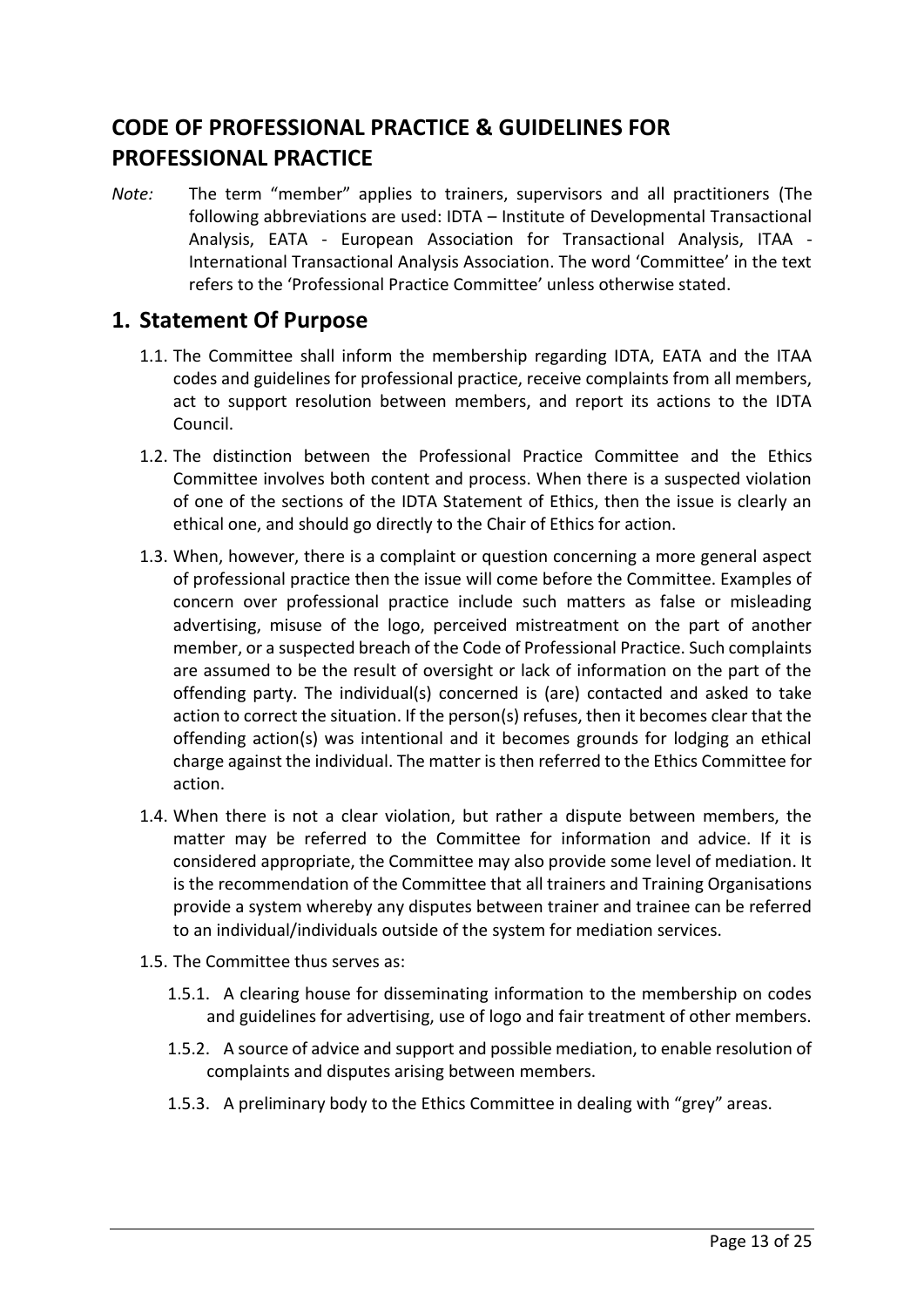# **2. Code Of Professional Practice**

#### **2.1. Insurance:**

- 2.1.1.Practising members will take out Professional Indemnity Insurance to provide cover in the event of a legal suit, or other claims that may be made against them (This cover may be provided by the member's employer).
- 2.1.2.Members are advised to check their policy documents for clauses which may invalidate professional insurance e.g. disclosure of Professional Indemnity Insurance to a client. They are further advised to check that their insurance policy covers the full range of their professional activities, and that some provision for legal costs is included.

#### 2.2. **Qualifications:**

2.2.1.Members' statements concerning their professional qualifications and/or experience will be an accurate reflection of their status. Misrepresentations of qualifications may be illegal under the Trade Descriptions Act that governs standards in commercial advertising and may jeopardise a member's present and future standing with the IDTA.

#### **2.3. Professionalism:**

- 2.3.1. Members accepting clients who are already in a professional relationship as a client with another transactional analyst will normally only do so following consultation with the other professional. Such clients need to be informed that normal professional practice requires such consultation to take place to ensure the client is best served.
- 2.3.2. Members will not accept as clients anyone with whom they may have a preexisting and potentially prejudicial relationship.
- 2.3.3. Members are not to solicit trainees or clients from other members.
- 2.3.4. Trainers will only agree to accept EATA training contracts with trainees who are under contract with another trainer following full consultation between all three parties.
- 2.3.5. Members will inform clients, and attain their permission, if they intend to use any material from the client for Research or Publication.
- 2.3.6. Members will maintain clear, 'above-board' contracts with their clients.
- 2.3.7. In the case of any member having an outstanding Ethics charge against him/her, that member has an obligation to inform any client/supervisee/trainee of this should he/she be asked.

#### **2.4. Supervision:**

2.4.1. All practising members will ensure that they receive supervision of their work on a regular basis from someone who is suitably skilled and qualified in the appropriate field. (This applies to all trainees and qualified members). The recommendation is a minimum requirement of eight times a year for graduate members.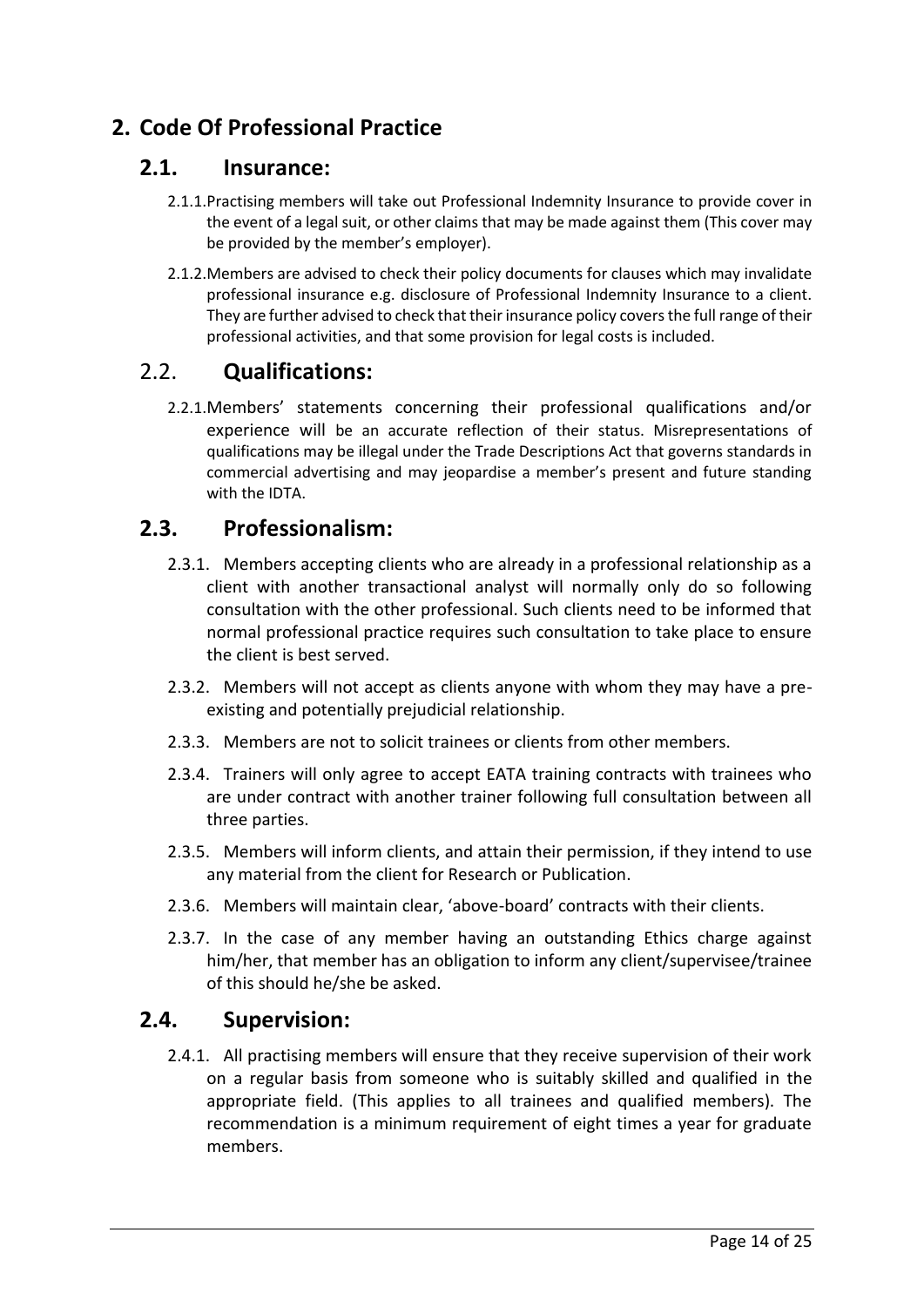#### 2.5. **Duality Of Roles:**

2.5.1. Members will avoid a duality of professional relationship where such duality could mean the client might receive less than optimum services, or where it might lead to a breach of a contractual relationship. (e.g. being coach but also assessor).

#### 2.6. **Advertising Policy:**

- **2.6.1.** EATA and the ITAA have approved the following guidelines fot **Titles**
- 2.6.2. Certified Transactional Analyst can bear the following titles:
	- 2.6.2.1. Certified Transactional Analyst with Psychotherapy speciality
	- 2.6.2.2. Certified Transactional Analyst with Educational speciality
	- 2.6.2.3. Certified Transactional Analyst with Counselling speciality
	- 2.6.2.4. Certified Transactional Analyst with Organisational speciality
- 2.6.3.Certified Transactional Analysts who are qualified to instruct and/or supervise in TA, or are in training for such qualification, may hold the following titles respectively:
	- 2.6.3.1. Teaching and/or Supervising Transactional Analyst
	- 2.6.3.2. Provisional Teaching and/or Supervising Transactional Analyst The field of application will also be specified.

#### **2.7. Basic principles of advertising:**

- 2.7.1.Those who have training contracts can use the following terms: "In TA training as a Transactional Analyst with Psychotherapy, Educational, Organisational, or Counselling speciality". These terms may also be used on printed material. Other terms may not be used.
- 2.7.2.The words "Transactional Analysis Group", "Transactional Analysis Treatment (Therapy, Counselling)" and other words of similar meaning shall not be used unless the provider of services is a Certified Transactional Analyst.
- 2.7.3.Membership status and levels of certification on printed material (brochures etc.) are to be written out rather than abbreviated with initials which are hardly understandable to people who are not familiar with membership categories.
- 2.7.4.The Terms "Certified Transactional Analyst (with speciality)", "Provisional Teaching and/or Supervising Transactional Analyst" and "Teaching and/or Supervising Transactional Analyst with Clinical, Educational, Organisational, Counselling speciality" may only be used if members have acquired the corresponding status.
- 2.7.5.Only Provisional or full Teaching and/or Supervising Transactional Analysts can offer training leading up to recognition as a Transactional Analyst within the IDTA, EATA or ITAA.
- 2.7.6.Statements implying endorsement or approval by a particular trainer shall not be made; the use of a trainer's name to enhance one's status is not considered professional behaviour.
- 2.7.7.Association with someone in another membership category may not be used (e.g. on printed material) to imply one's own certification in that category. (To ensure adherence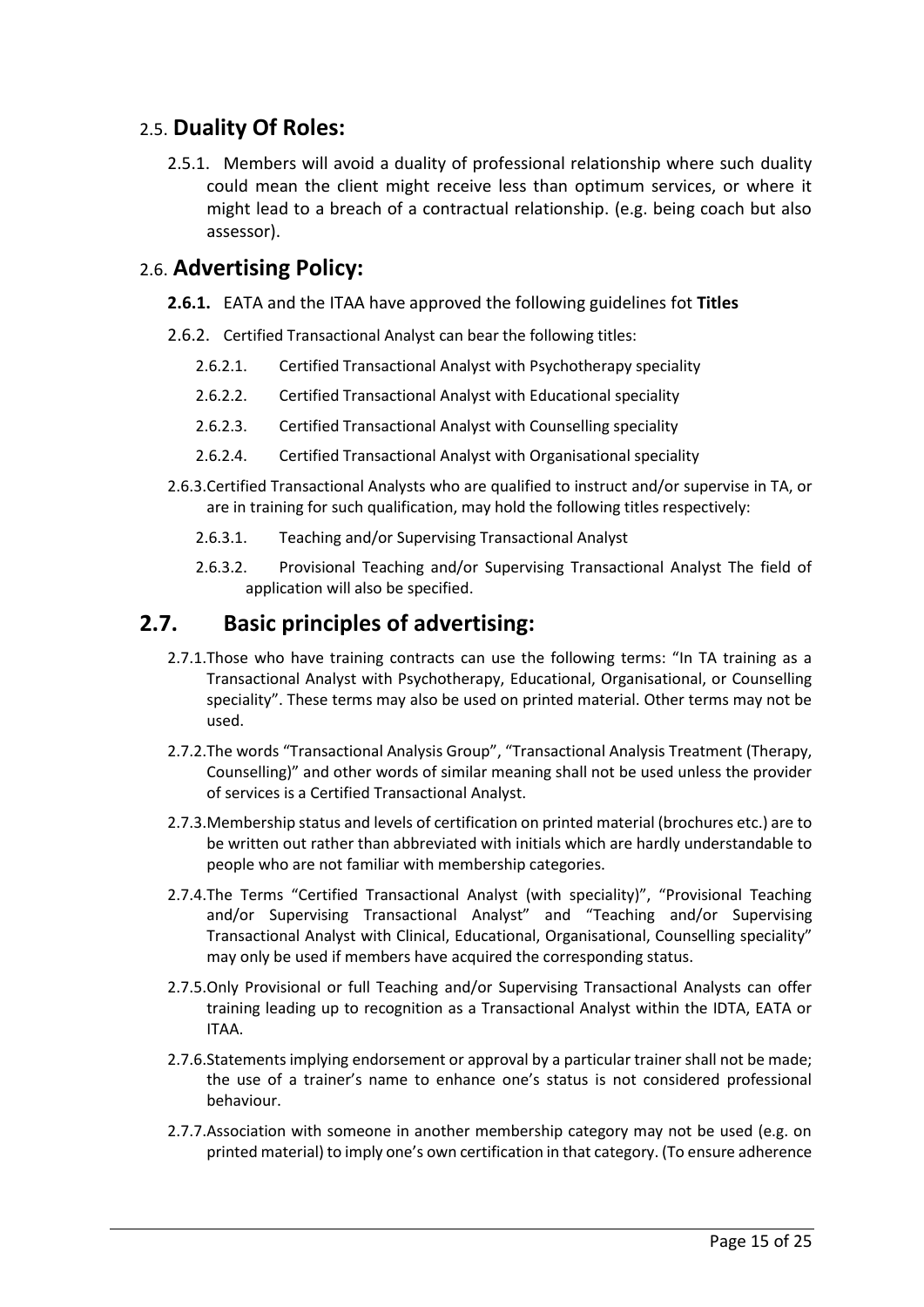to the guidelines, trainees having a contract must check their advertising with their sponsors).

- 2.7.8.Members shall not produce advertisements which make claims such as "TA will change your life" (exaggerated promises).
- 2.7.9.The associations (ITAA, EATA, and IDTA) endorse individuals, not products. Therefore announcements regarding products (e.g. books, tapes, T-shirts etc.) should be kept separate from announcements concerning teaching and training and statements about one's membership status.
- 2.7.10. The words "Transactional Analyst" may not be used in a way that suggests that one of the associations has granted an individual or an organisation a special privilege or exclusive application of Transactional Analysis.

#### **2.8. Trademark policy, guidelines for use of the TA logo**

- 2.8.1. The TA logo the three stacked circles is the trademark of the ITAA. The logo indicates certified membership of the ITAA or EATA respectively. Only certified members may use the logo on stationery, business cards, brochures etc.
- 2.8.2. All three circles are to be of the same diameter and vertically stacked.
- 2.8.3. When the circles include print, they shall contain only the capital letters P, A, C or the words Parent, Adult, Child (reading from top to bottom).
- 2.8.4. No other words starting with P, A, C shall be shown as extending from the circles.
- 2.8.5. The TA logo may not be combined with other symbols that have a political, religious, philosophical or other meaning.

#### **3. Guidelines For Professional Practice**

#### **3.1. Records And Security Of Information:**

- 3.1.1. Records about clients should be kept safely under locked conditions to ensure privacy, and in a form that can be inspected by the client should he/she request this.
- 3.1.2. Practitioners using computerised record-keeping need to be informed about the requirements of the Data Protection Act and register if appropriate.
- 3.1.3. Practitioners need to be aware that client records can be required by the Courts and so are advised to keep records intact for a period of six years.

# **3.2. Recommendations On Valuing, Maintaining And Developing Skills and Competence as a Practitioner (Certified or in Training).**

3.2.1. Practitioners are committed to expanding their range of skills and to recognising their limitations. It is part of their professional responsibility to seek information and advice from colleagues and also to refer clients to other professional services if this may be of benefit to the client. Professional services shall not be started or continued if the practitioner believes her/himself unqualified to meet a client's needs.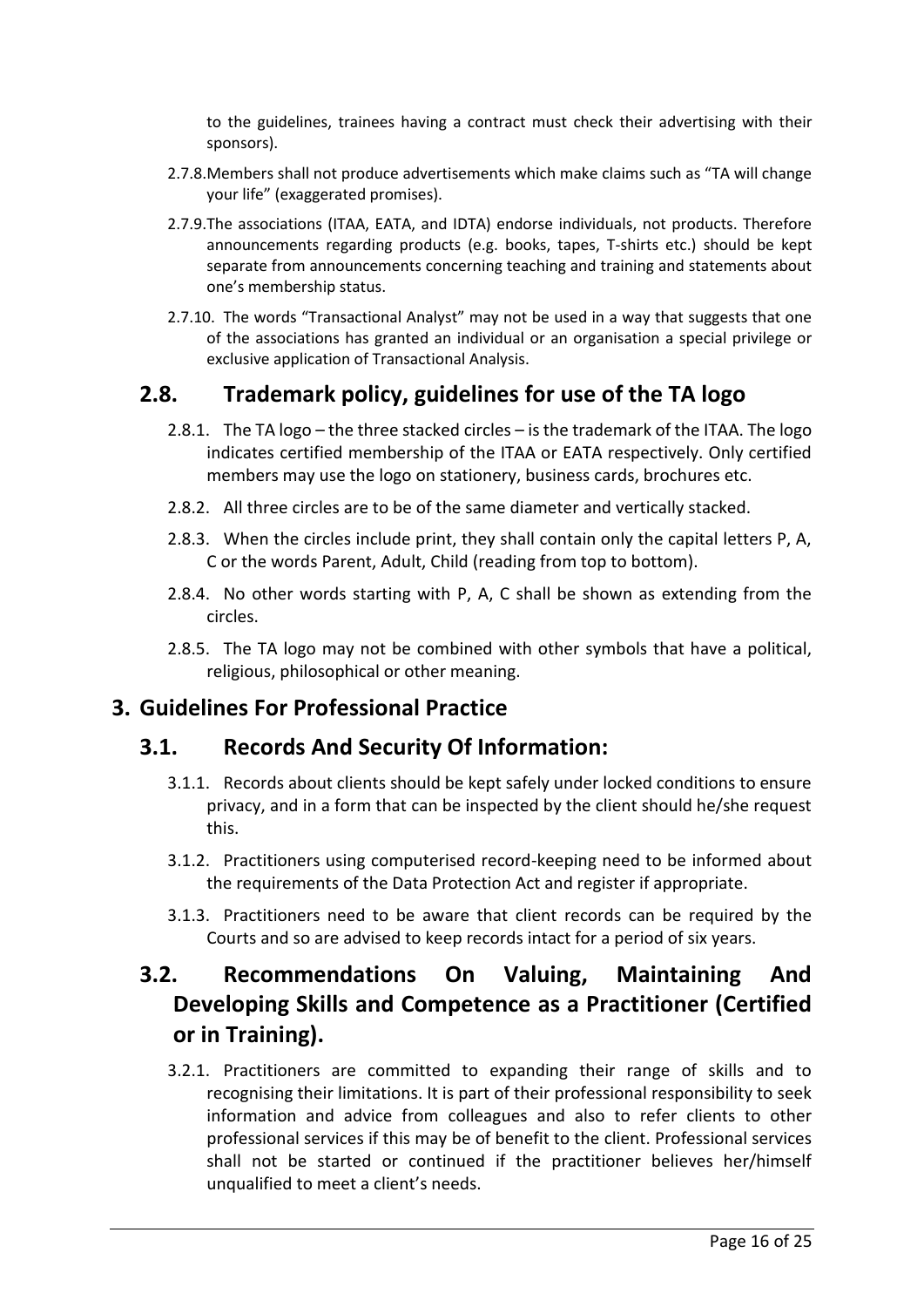- 3.2.2. Practitioners have a particular responsibility to promote further study and research into theory and practice, as well as to continue their personal development and the development of their own professional skills and understanding of transactional analysis.
- 3.2.3. Practitioners shall continue in regular on-going supervision, personal development, and continuing education and accept responsibility for seeking their own psychotherapy as necessary.
- 3.2.4. Practitioners have a responsibility to themselves, their clients, and their professional body, to maintain their own effectiveness, resilience and ability to work with clients. They are expected to monitor their own personal functioning and to seek help and/or withdraw from training, whether temporarily or permanently, when their personal resources are sufficiently depleted to require this.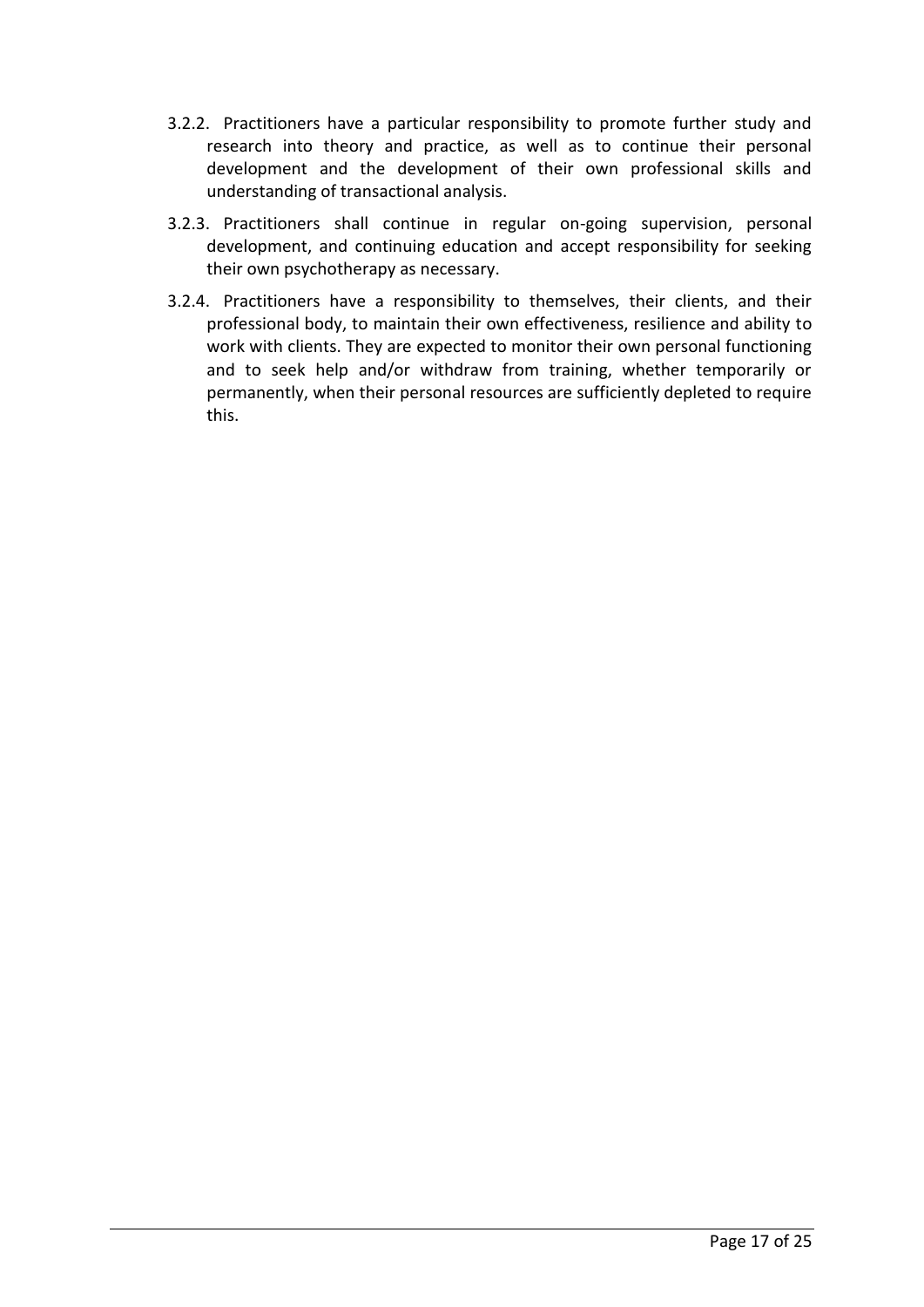# <span id="page-18-0"></span>**EQUALITY OF OPPORTUNITY AND INCLUSIVITY POLICY**

#### **1.1. Introduction**

- 1.1.1. Equality of Opportunity means that IDTA is positively committed to promoting equality within the provision of access to services, supervision and training regardless of race, ethnicity, culture, age, religion, gender, class, sexual orientation, disability, health status and having dependants.
- 1.1.2. Education, Equality of Opportunity and Inclusivity applies:
- 1.1.3. To an individual's access to qualifications which entitle the individual to register with the IDTA as a TA practitioner.
- 1.1.4. To an individual's access to provision of appropriate supervision.
- 1.1.5. To an individual's access to the provision of services.
- 1.1.6. To an individual's access to employment within the IDTA and to positions of responsibility within the Council and its membership.

#### **1.2. Codes of Practice**

- 1.2.1.All Practitioners (Consultants, Educators, Trainers, Supervisors, Counsellors, Trainees) of the IDTA are required to work within a Code of Practice which will make explicit their commitment to this policy of Equality of Opportunity in all their professional remits. Practitioners should inform their service users of their membership relationship with the IDTA and that they subscribe to the IDTA's Equality of Opportunity and Diversity Policy.
- 1.2.3. Copies of these documents should be made available to the service users on request.

#### **1.3. Inter-Cultural and Anti Oppressive Practice**

- 1.3.1. We live nowadays in a multi-cultural society with many differences of race, ethnicity, class and religion as well as differences of age, gender, sexual orientation and disabilities, leading to rich and complex diversity.
- 1.3.2. TA practitioners are required to commit themselves to an understanding of the meaning of diversity and acknowledge the impact of different cultural experiences on themselves, their clients and their work.
- 1.3.3. The IDTA acknowledges that discrimination exists and adversely affects access to services and life opportunities. Many people experience prejudice and discrimination on the basis of their race, ethnicity, culture, age, class, religion, gender, sexual orientation, disability, health status and having dependants. 'Discrimination' manifests itself in many forms, from the overt discrimination experienced by people with disabilities when faced with obstacles which exclude them from accessing services, to the more subtle attitudinal barriers, which may exclude a variety of groups of people from employment and impact on the quality of service received.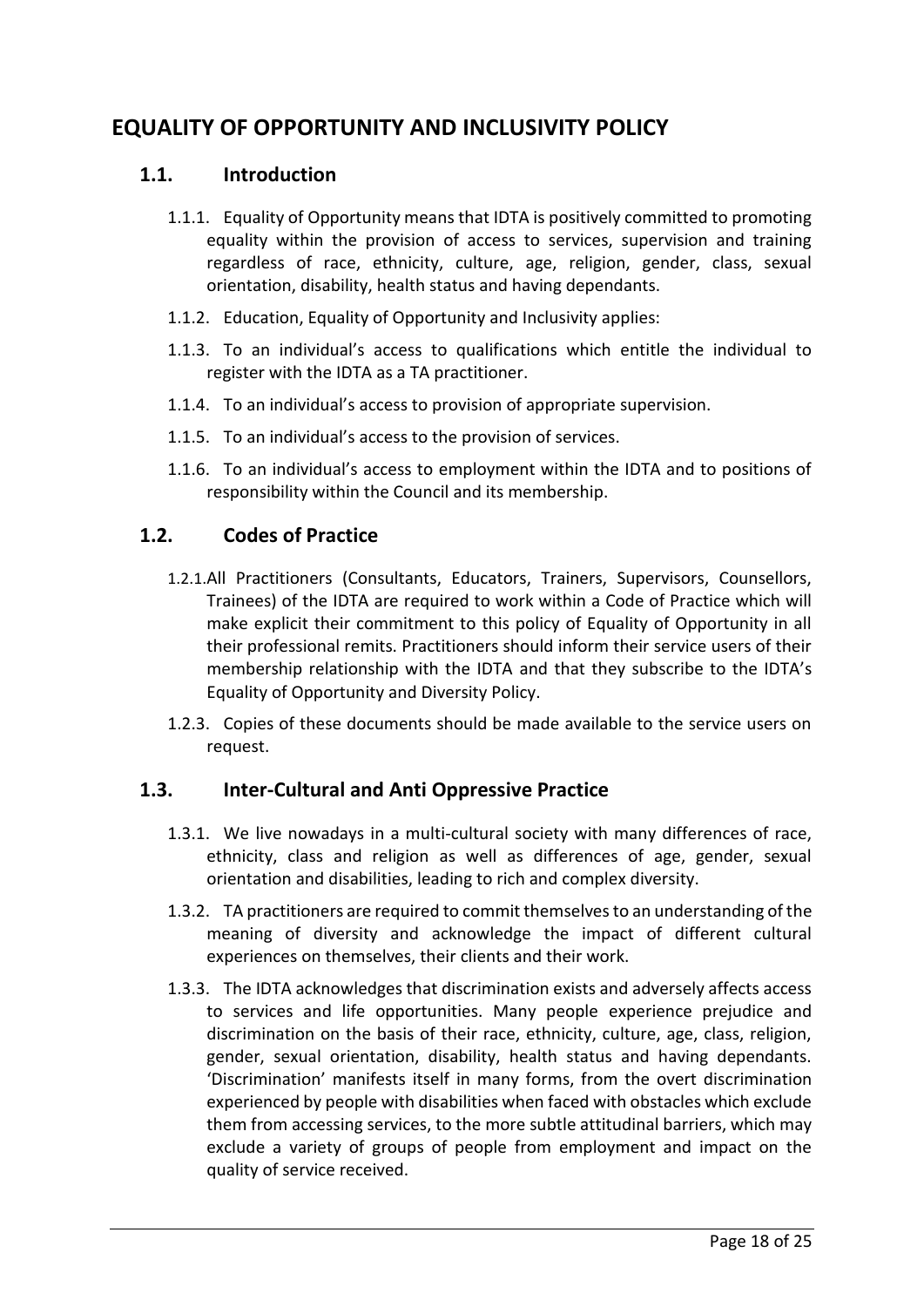- 1.3.4. Many forms of discrimination are unlawful. However more subtle forms of discrimination continue to affect many people. TA Practitioners are in a position of responsibility with regard to those with whom they work. It is expected that all relationships arising out of TA practice will develop on a professional, caring and non-discriminatory basis.
- 1.3.5. TA practitioners have a responsibility to recognise the reality of difference and of discrimination and prejudice in society and within the profession. Practitioners are responsible for addressing and challenging discrimination.
- 1.3.6. The IDTA is committed to the understanding of Equality Issues and to the implementation of the Equality of Opportunity and Inclusivity Policy.

#### **1.4. Consultants, Educators, Trainers and Supervisors**

- 1.4.1. Implement and publicise this Equality of Opportunity and Inclusivity Policy in terms of access to services, training and employment practices.
- 1.4.2. Ensure that their training includes awareness of Equality of Opportunity, and current Inter-Cultural and Diversity/Inclusivity issues.
- 1.4.3. Critically examine their overall curricula in the context of diversity and current inter-cultural and Equality of Opportunity thinking.
- 1.4.4. Monitor access to their services, training and facilities.
- 1.4.5. Share good practice with the wider ITA community.

#### **1.5. Addendum**

- 1.5.1. As proponents of TA, the IDTA recognise that much of the early literature was written in the 1950's and 1960's at a time when there was little awareness of the impact of discriminatory language. Berne, the founder of TA uses many terms which would be unacceptable if he were writing today.
- 1.5.2. It is of course impossible to study TA without becoming familiar with the writings of the founder and other authors of that era.
- 1.5.3. We emphasise that TA has moved on since then and that the IDTA is committed to developing a TA community that embraces Equality of Opportunity and Inclusivity.
- 1.5.4. In line with this commitment, we note that much early TA literature used discriminatory labels and concepts. Such literature, if used sensitively, provides a valuable resource for training to explore and challenge discriminatory labels and concepts and move to best practice.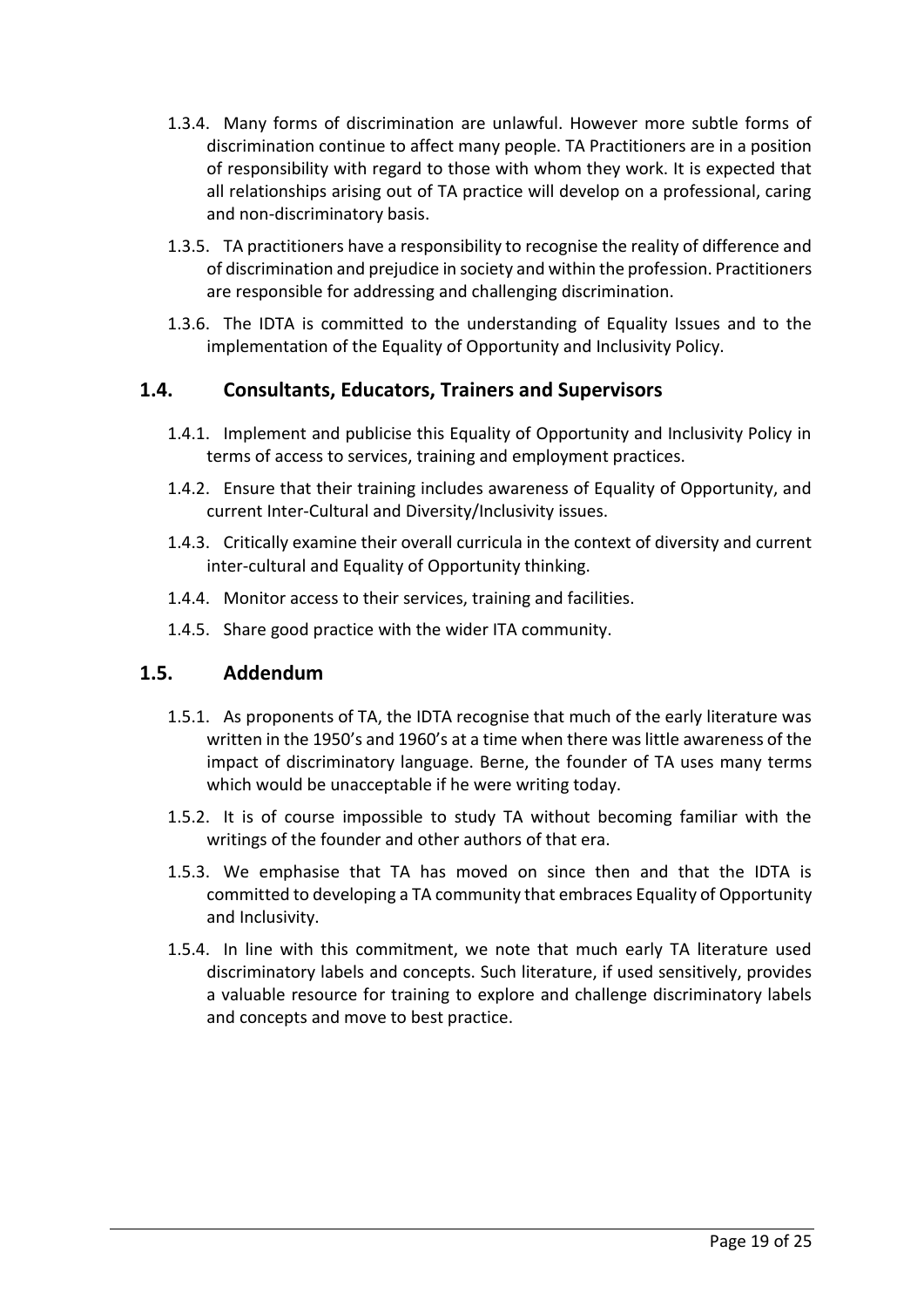# <span id="page-20-0"></span>**CODE OF PRACTICE FOR TRAINERS AND TRAINING ESTABLISHMENTS**

- 1. This code is to be used in association with the Codes of Ethics and Professional Practice and Guidelines for Professional Practice for all members of the IDTA.
- 2. Any complaints or enquiries related to this code should be addressed in the first instance to the chair of Training Standards Committee. This committee will decide whether any matters need to be referred to Professional Practice Committee or the Ethics Committee.
- 3. The following abbreviations are used:
	- 3.1. IDTA Institute of Developmental Transactional Analysis
	- 3.2. EATA European Association for Transactional Analysis
	- 3.3. (P)TSTA (Provisional) Teaching & Supervising Transactional Analyst

#### **4. Aims**

- 4.1. The aims of this document are:
	- 4.1.1. To maintain the standards of training set by EATA in the UK.
	- 4.1.2. To protect all trainers, trainees and clients of trainees, and to inform members of the public who seek training in TA.
	- 4.1.3. To maintain the high standards of excellence that presently exist in Transactional Analysis Training.
	- 4.1.4. To ensure the inclusion of legal requirements (such as equal opportunities legislation).
	- 4.1.5. To fulfil the requirements of Academic Institutions and other professional bodies as applicable.

#### 5. **Basic Responsibilities Of Trainers/Training Establishments**

- 5.1. Adherence of Codes of Ethics and Professional Practice of IDTA and EATA and the IDTA Equal Opportunity Policy.
- 5.2. Statement of Equal Opportunities.
- 5.3. Clear statement of policy and philosophy.
- 5.4. Clear statement of the goals, nature and requirements of the course.
- 5.5. A clear administrative contract.
- 5.6. Clear statement of the trainer's qualifications and experience.
- 5.7. All trainers have a responsibility to keep themselves fully informed of current training requirements of EATA.

#### **6. Clear Contracting**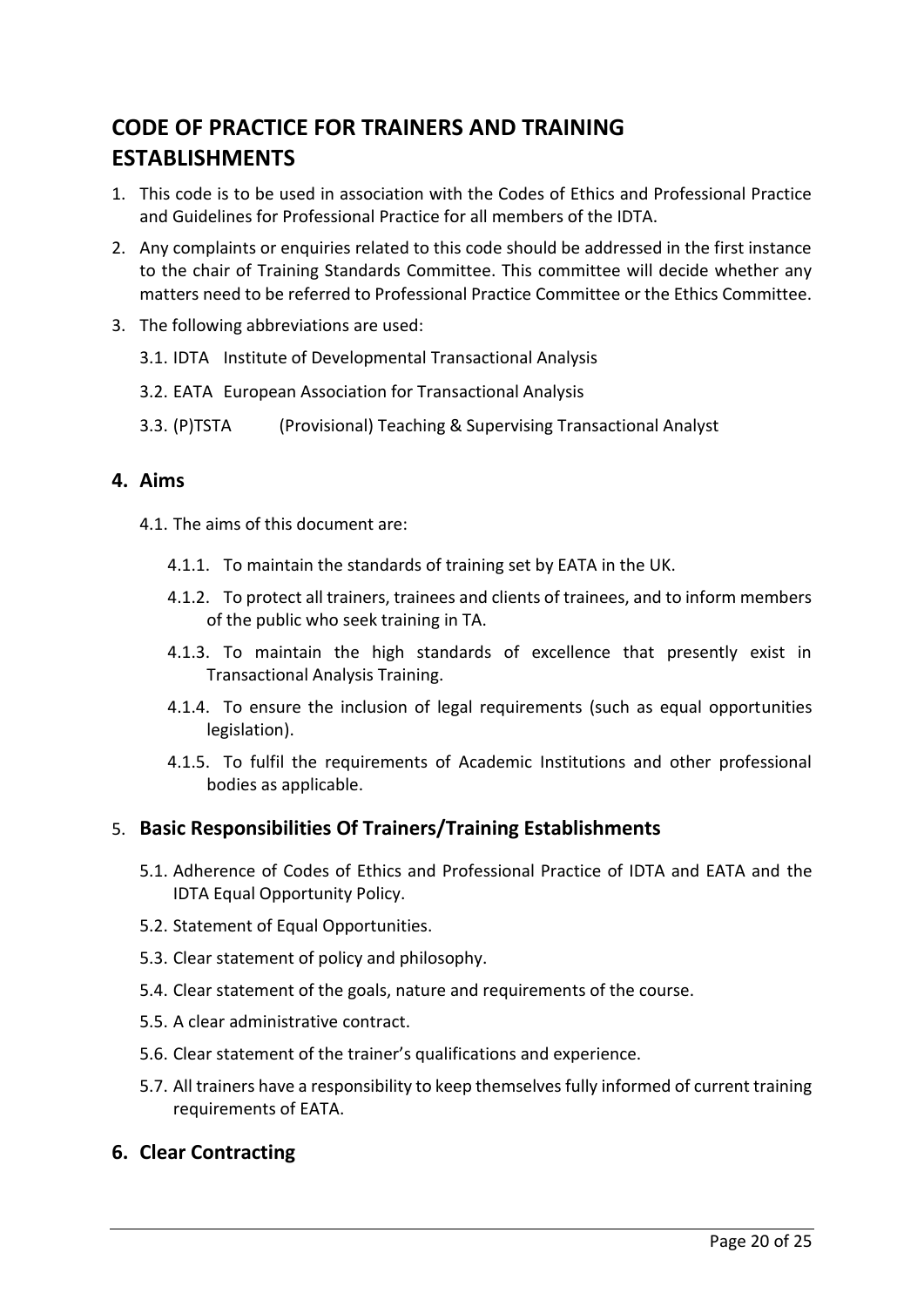- <span id="page-21-0"></span>6.1. The following must be set out clearly in writing before training commences:
	- 6.1.1. entry requirements
	- 6.1.2. syllabus including course content, objectives, and methodology
	- 6.1.3. assessment criteria and assessment processes
	- 6.1.4. specific requirements for supervision. The level of communication and the levels of confidentiality which the trainer establishes between self and supervisor must be made clear in writing.
	- 6.1.5. specific requirements for therapy. The level of communication and the level of confidentiality which the trainer establishes between self and therapist must be made clear in writing.
	- 6.1.6. degree of confidentiality generally, which will include the provision of safeguards to protect the confidentiality of trainees' personal and professional material.
	- 6.1.7. fees for the course plus other prospective costs of each stage of the training so that prospective trainees are clear about the financial commitment involved.
	- 6.1.8. the possibilities of academic or other accreditation and registration by other organisations where relevant.
	- 6.1.9. the qualifications awarded, the route to certification or accreditation and the accrediting body if required.
	- 6.1.10. if a training course includes training in TA but does not lead to certification by EATA as a Transactional Analyst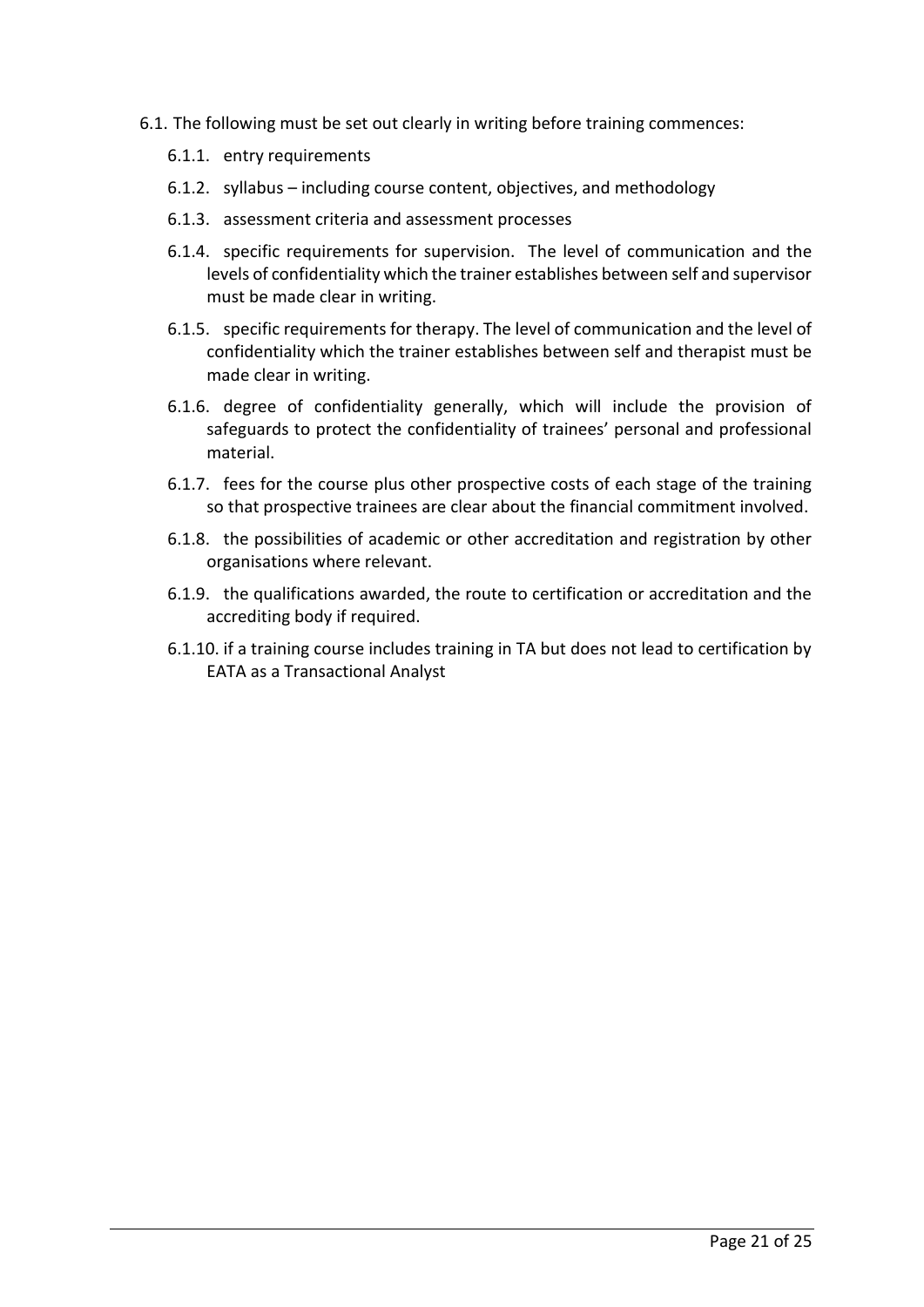# **CONTINUING PROFESSIONAL DEVELOPMENT POLICY FOR CERTIFIED TRANSACTIONAL ANALYSTS**

#### **1. Introduction**

- 1.1. The IDTA fully supports CPD as a professional requirement, as it parallels the philosophy of TA and the Codes of Ethics and Professional Practice. The IDTA CPD policy aims to maintain quality and excellence of practice through the demonstration of competency and lifetime learning, as well as accreditation.
- 1.2. The following policy allows for autonomy and self-direction, integrates theory and practice, and is contractual and systematic.

#### **2. The Policy**

- 2.1. IDTA members who are qualified as Certified Transactional Analysts are required to follow a process of CPD which meets their learning and developmental needs as well as reflecting their specific working environments, field of application and personal interests. The CPD will have two elements:
	- 2.1.1. Basic requirements: Every Transactional Analyst will be required to receive regular supervision of his or her professional work at a minimum of 8 times per year as stated in the IDTA Code of Professional Practice
	- 2.1.2. Self-designed programme: The programme will be designed to stimulate, stretch and support the individual as well as to keep abreast of relevant developments in the field. Activities may be taken from the following:
		- 2.1.2.1. Research
		- 2.1.2.2. Reading
		- 2.1.2.3. Professional writing
		- 2.1.2.4. Attendance at conferences and workshops
		- 2.1.2.5. Further training in TA or another discipline
		- 2.1.2.6. Service to IDTA
		- 2.1.2.7. Personal therapy
		- 2.1.2.8. Peer group contact
		- 2.1.2.9. Personal interests relevant to professional development
- 2.2. It is the responsibility of the individual to keep a record of their CPD. This forms an ongoing personal portfolio or logbook of CPD.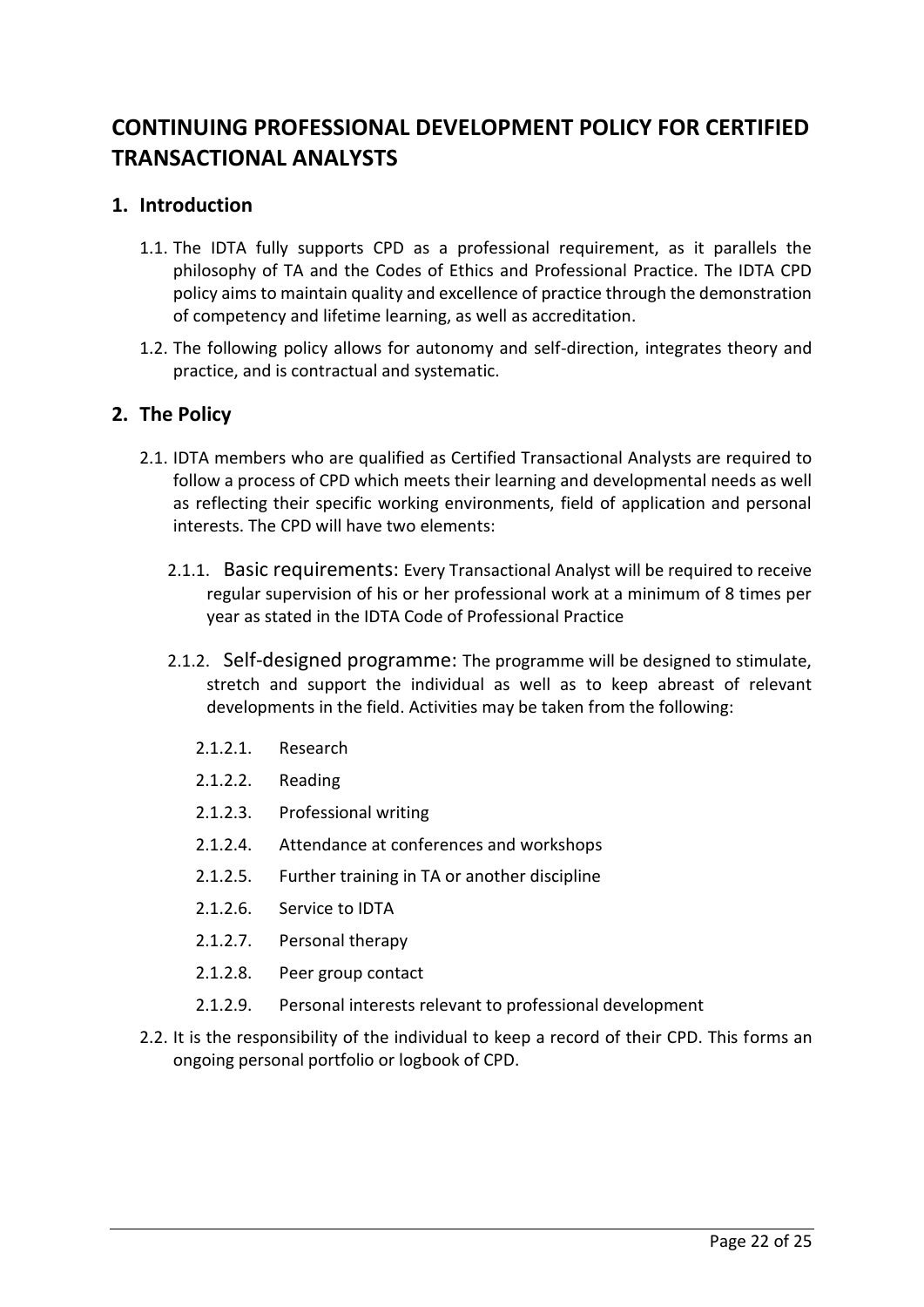#### **3. Monitoring Process**

- 3.1. Annual Summary Form: Every year members complete the CPD Annual Summary Form describing their professional development activities. This is submitted to the IDTA Administrator at the time of their membership renewal by 1st October.
- 3.2. 5 Year Peer Group Review: Every 5 years the member meets with a group of not less than 3 colleagues (at least one of whom should be from outside the member's orientation and, if possible, the IDTA).
- 3.3. The member presents their portfolio or logbook for the last 5 years, explaining how it has demonstrated CPD, and what they have gained from it. They also discuss their current learning needs and make a plan for future CPD.
- 3.4. The group members give feedback and decide whether or not to endorse the portfolio. The group may decide to recommend a further course of action prior to endorsement of the portfolio.
- 3.5. On satisfactory completion of the monitoring process the member submits the signed endorsement form confirming their ongoing professional development to IDTA TSC.
- 3.6. If the member concerned disagrees with their assessment or the recommendations of their group an appeal can be made through IDTA Professional Practices Committee.
- 3.7. If a member fails to maintain effective CPD, or provide the necessary documentation, they will be referred to IDTA Professional Practices Committee.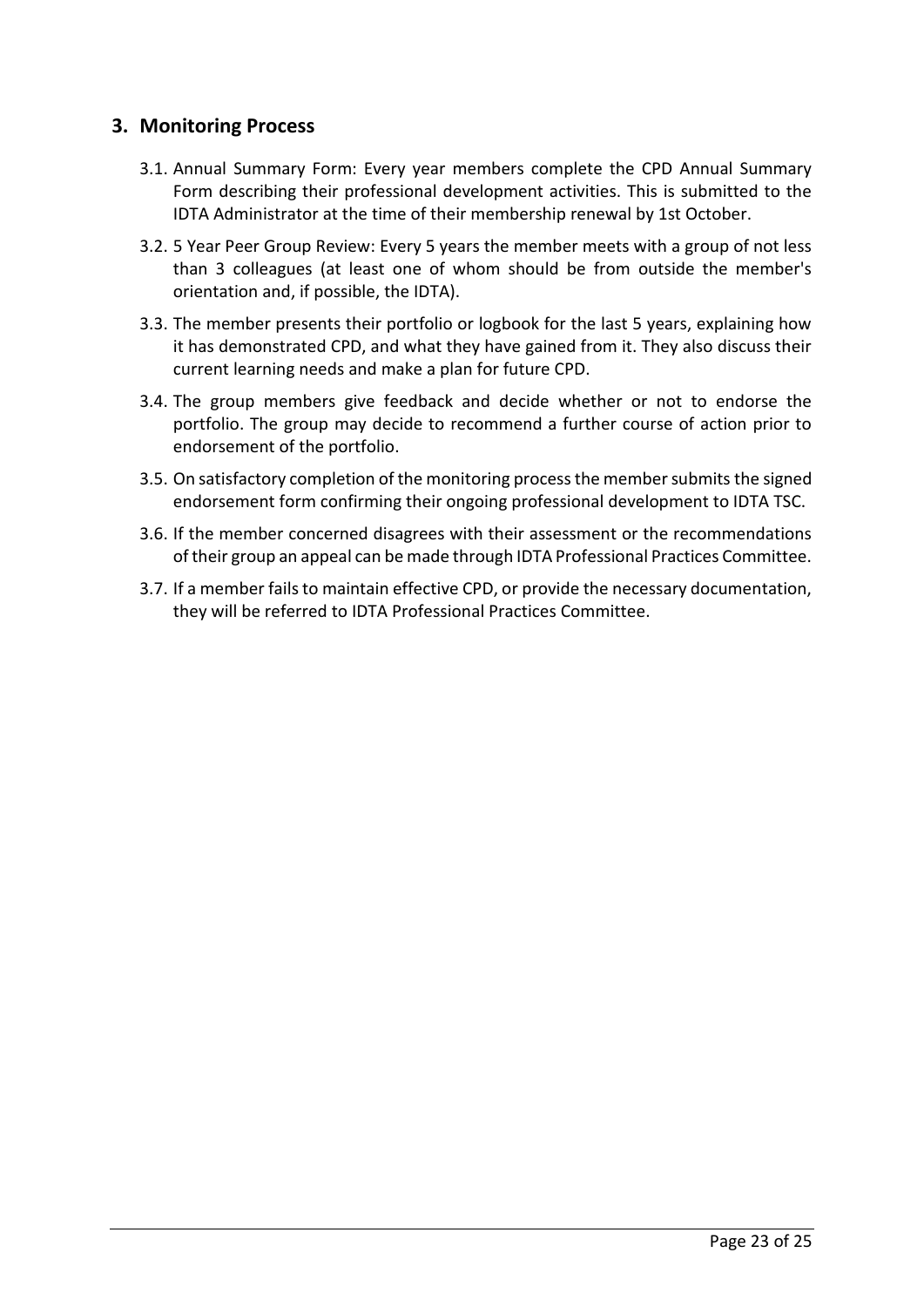#### **Continuing Professional Development Annual Summary Form**

Summary of year ending:

Name:

Address:

*List below all CPD activities, continuing on a separate sheet if necessary. Submit this form annually to the IDTA Administrator with your membership renewal by 1st October.* 

| Date | <b>Detail</b> | <b>Hours</b> |
|------|---------------|--------------|
|      |               |              |
|      |               |              |
|      |               |              |
|      |               |              |
|      |               |              |
|      |               |              |
|      |               |              |
|      |               |              |
|      |               |              |
|      |               |              |
|      |               |              |
|      |               |              |
|      |               |              |

I confirm that this is a true record of my professional development during this past year. Signed Date